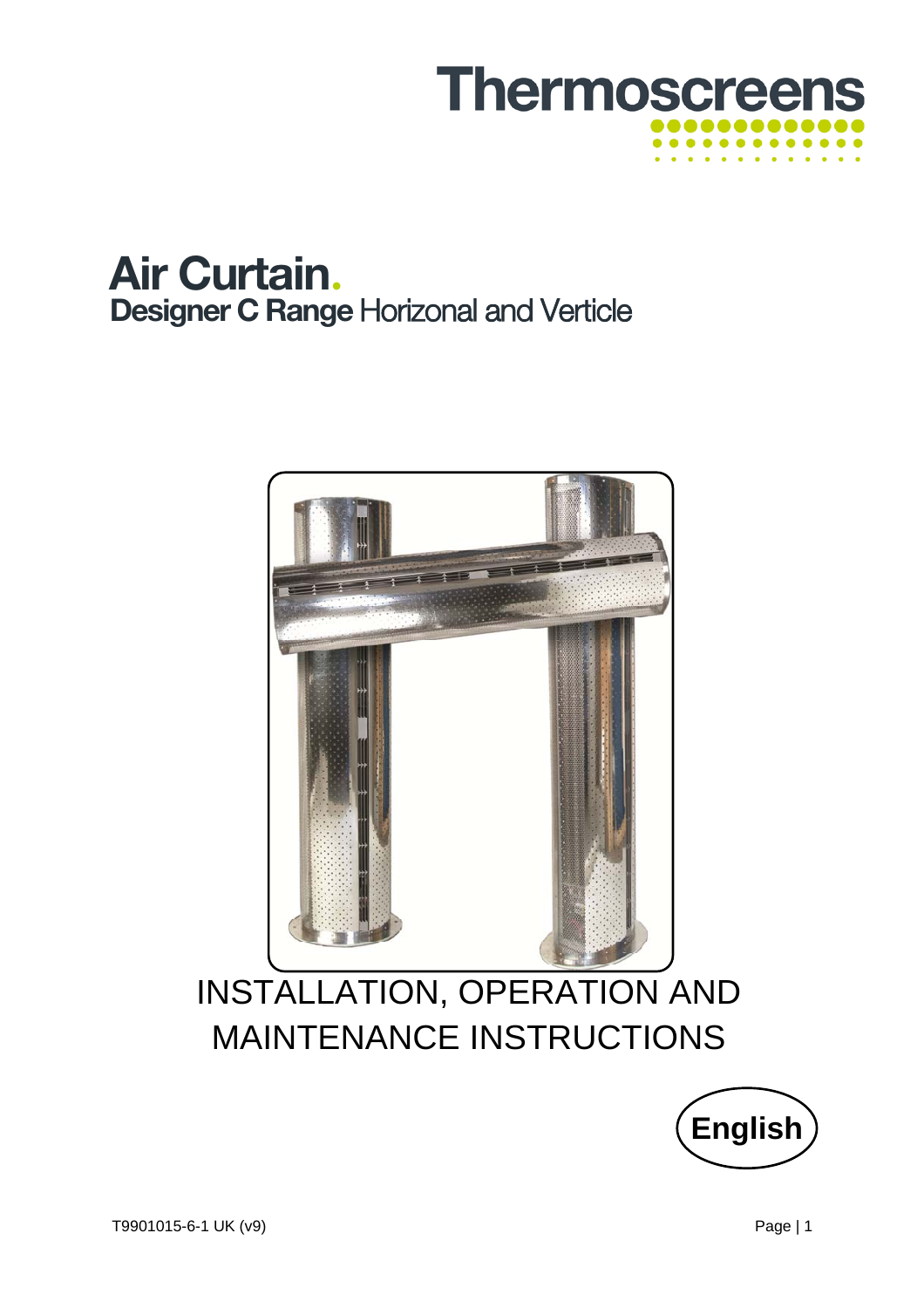#### **CONTENTS**  $\overline{1}$

| 1   |                                                                                |
|-----|--------------------------------------------------------------------------------|
| 2   |                                                                                |
| 3   |                                                                                |
| 4.  |                                                                                |
| 5.  |                                                                                |
| 6.  |                                                                                |
| 7.  |                                                                                |
| 8.  |                                                                                |
| 9.  |                                                                                |
| 10. |                                                                                |
| 11. |                                                                                |
| 12. |                                                                                |
| 13. |                                                                                |
| 14. |                                                                                |
| 15. |                                                                                |
| 16. |                                                                                |
| 17. |                                                                                |
| 18. |                                                                                |
| 19. |                                                                                |
| 20. |                                                                                |
|     |                                                                                |
|     |                                                                                |
|     | APPENDIX 3A - WIRING DIAGRAM D1000E, D1500E, D2000E, D1500E V and D2000E V  23 |
|     | APPENDIX 3B - WIRING DIAGRAM D1000W, D1500W, D2000W, D1500W V and D2000W V 24  |
|     | APPENDIX 3C - WIRING DIAGRAM D1000A, D1500A, D2000A, D1500A V and D20000A V 25 |
| 21. |                                                                                |
|     |                                                                                |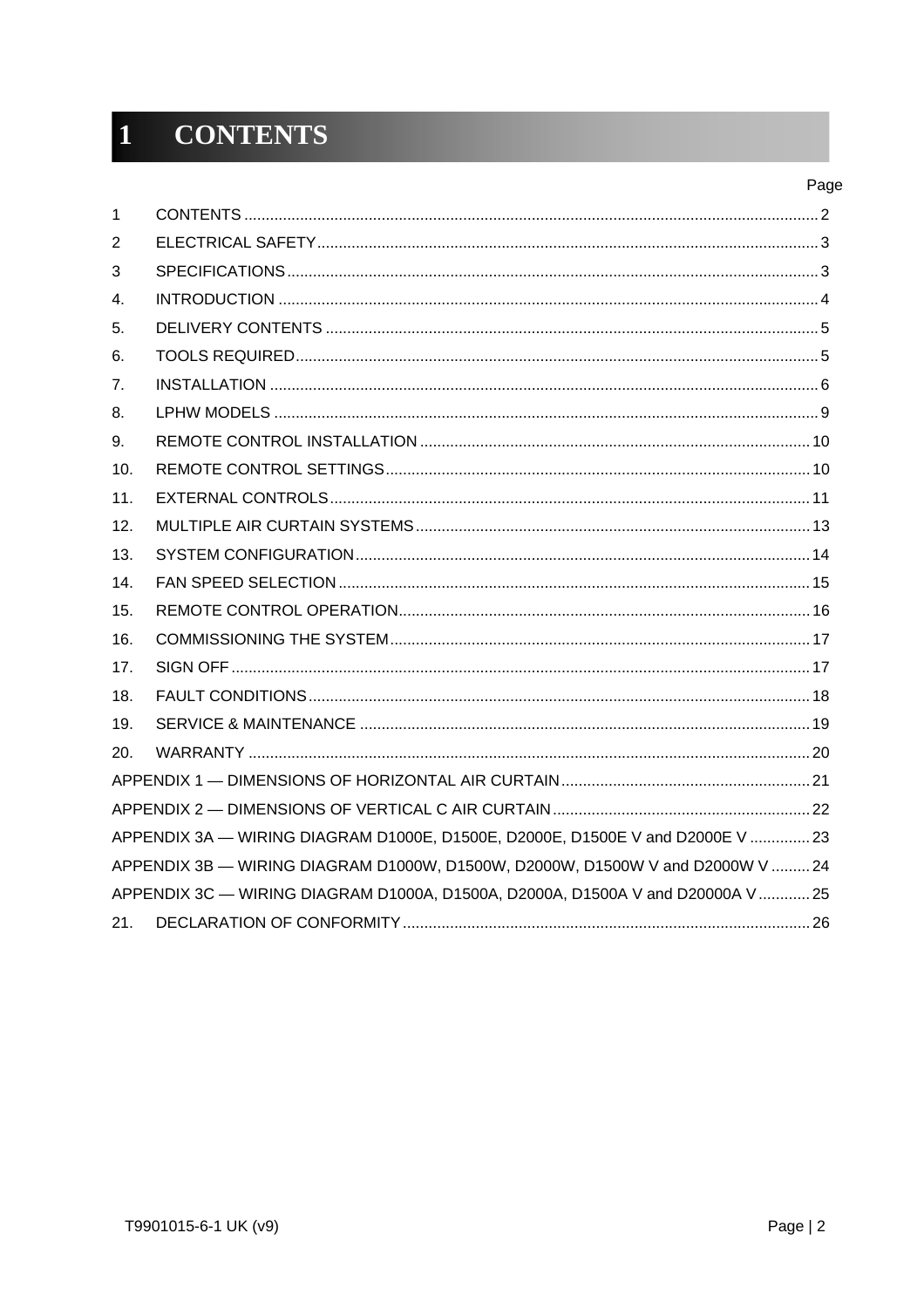## **2 ELECTRICAL SAFETY**

#### **Electrical Supply and Wiring to the Air Curtain**

All electrical wiring and connections MUST be carried out by a competent qualified electrician in accordance with the latest edition of IEE wiring regulations and local statutory regulations if applicable.

- A 1 phase or 3 phase local isolator having a contact separation of at least 3mm on all poles must be fitted in the electrical supply to the air curtain and located in an accessible position adjacent to the unit.
- The appliance must be connected by cables having an appropriate heat resistant temperature rating. Electrical connection entry point for horizontal Designer air curtain is from the left hand side of the air curtain, refer Appendix 1. The adjacent picture details optional electrical connection entry points for vertical Designer models. Power and control cables for vertical units should be separately threaded up via the cable trunking provided (see insert).



- All supply cables, circuit breakers and other electrical installation equipment must be correctly sized for the air curtain model being installed; see section 3: Specifications.
- Models operating on a 3 phase electrical supply see section 3: Specifications require a neutral connection (3N~).
- A 25mm size cable gland or conduit connector of IP21 rating or above should be used for the Electrical Supply into the air curtain.
- See Wiring Diagrams for connecting electrical supply and control cables to the air curtain. The air curtain must be earthed.

## **3 SPECIFICATIONS**

Table 1

| <b>Air Curtain</b><br><b>Model No</b> | <b>Electrical Supply</b><br>$(V/\text{ph}/\text{Hz})$ | <b>Rated</b><br><b>Electrical</b><br><b>Power Input</b><br>(kW) | Rated<br><b>Current per</b><br>phase (A) | <b>Heat Output</b><br>[Low/High]<br>(kW) | Weight<br>(kg) |
|---------------------------------------|-------------------------------------------------------|-----------------------------------------------------------------|------------------------------------------|------------------------------------------|----------------|
| D1000A                                | 230/1/50                                              | 0.15                                                            | 0.7                                      |                                          | 31             |
| D1500A                                | 230/1/50                                              | 0.20                                                            | 0.9                                      |                                          | 44             |
| D2000A                                | 230/1/50                                              | 0.25                                                            | 1.1                                      |                                          | 60             |
| D2500A                                | 230/1/50                                              | 0.35                                                            | 1.6                                      |                                          | 75             |
| D1000W                                | 230/1/50                                              | 0.15                                                            | 0.7                                      | 3.0/6.0                                  | 32             |
| D1500W                                | 230/1/50                                              | 0.20                                                            | 0.9                                      | 4.5/9.0                                  | 45             |
| D2000W                                | 230/1/50                                              | 0.25                                                            | 1.1                                      | 6.0 / 12.0                               | 62             |
| D2500W                                | 230/1/50                                              | 0.35                                                            | 1.6                                      | 7.5/15.0                                 | 77             |
| D1000E                                | 400/3/50                                              | 9.15                                                            | 13.7                                     | 4.5/9.0                                  | 31             |
| D1500E                                | 400/3/50                                              | 12.20                                                           | 18.3                                     | 6.0 / 12.0                               | 44             |
| D2000E                                | 400/3/50                                              | 18.25                                                           | 27.2                                     | 9.0 / 18.0                               | 60             |
| D2500E                                | 400/3/50                                              | 21.35                                                           | 32.0                                     | 10.5 / 21.0                              | 75             |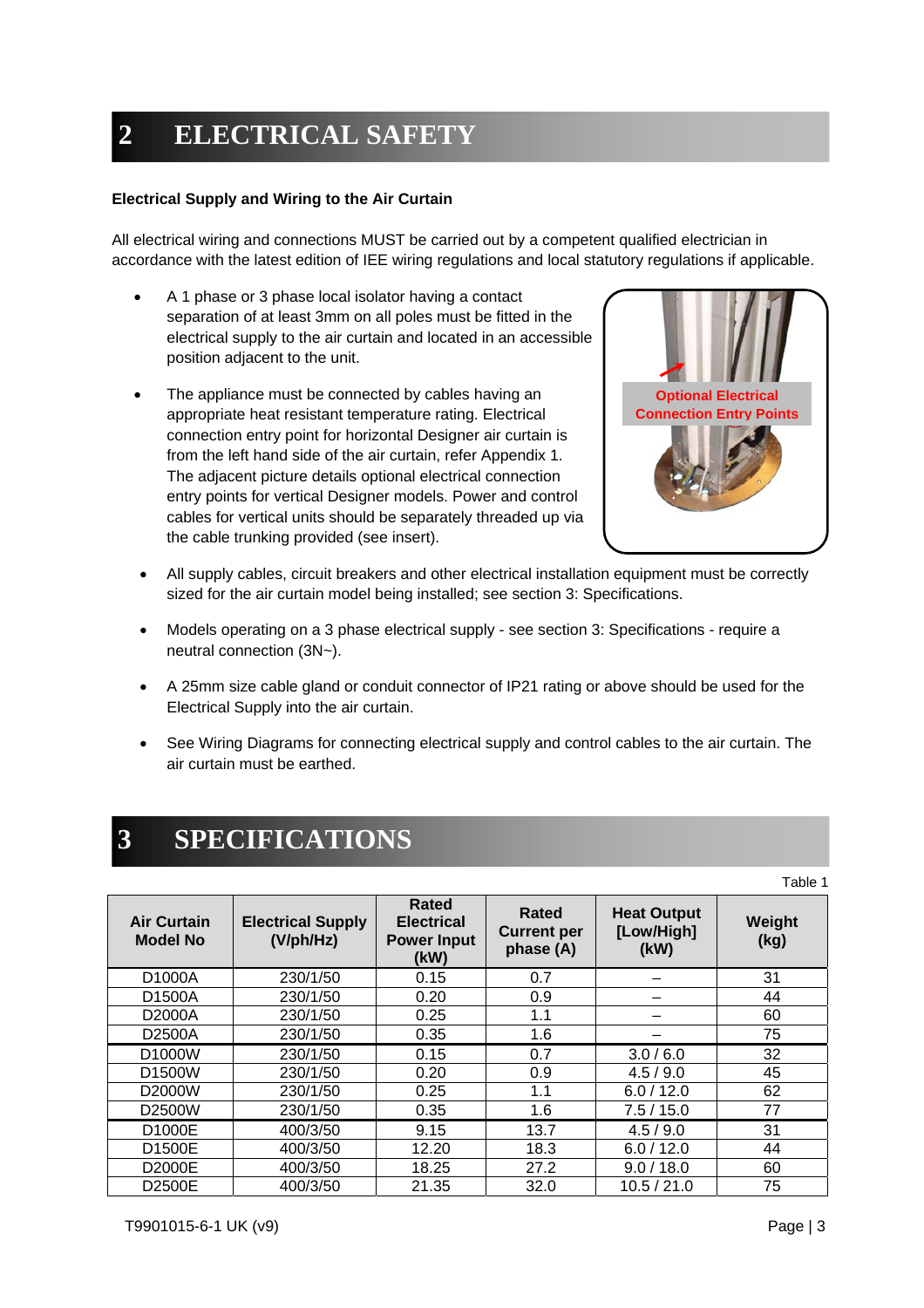## **4. INTRODUCTION**

Established in the 1960s, Thermoscreens is a leading air curtain manufacturer that exports to over 60 countries worldwide.

As with all our products, the Designer range of air curtains is designed with energy efficiency in mind.

Designer models suffixed E, W or A are designed to be surface mounted inside a building, located horizontally over a doorway or vertical close to door opening.

They must not be installed on the outside of a building or built into a cabinet or recessed in any way.

Please complete the following details for your reference:

| Date of Purchase  |  |
|-------------------|--|
| Place of Purchase |  |
| Serial Number     |  |

Proof of purchase is required to make a claim under warranty.



Thermoscreens Ltd St. Mary's Road **Nuneaton Warwickshire** England CV11 5AU

Email: sales@thermoscreens.com — http://www.thermoscreens.com

Tel: +44 (0) 24 7638 4646 — Fax: +44 (0) 24 7638 8578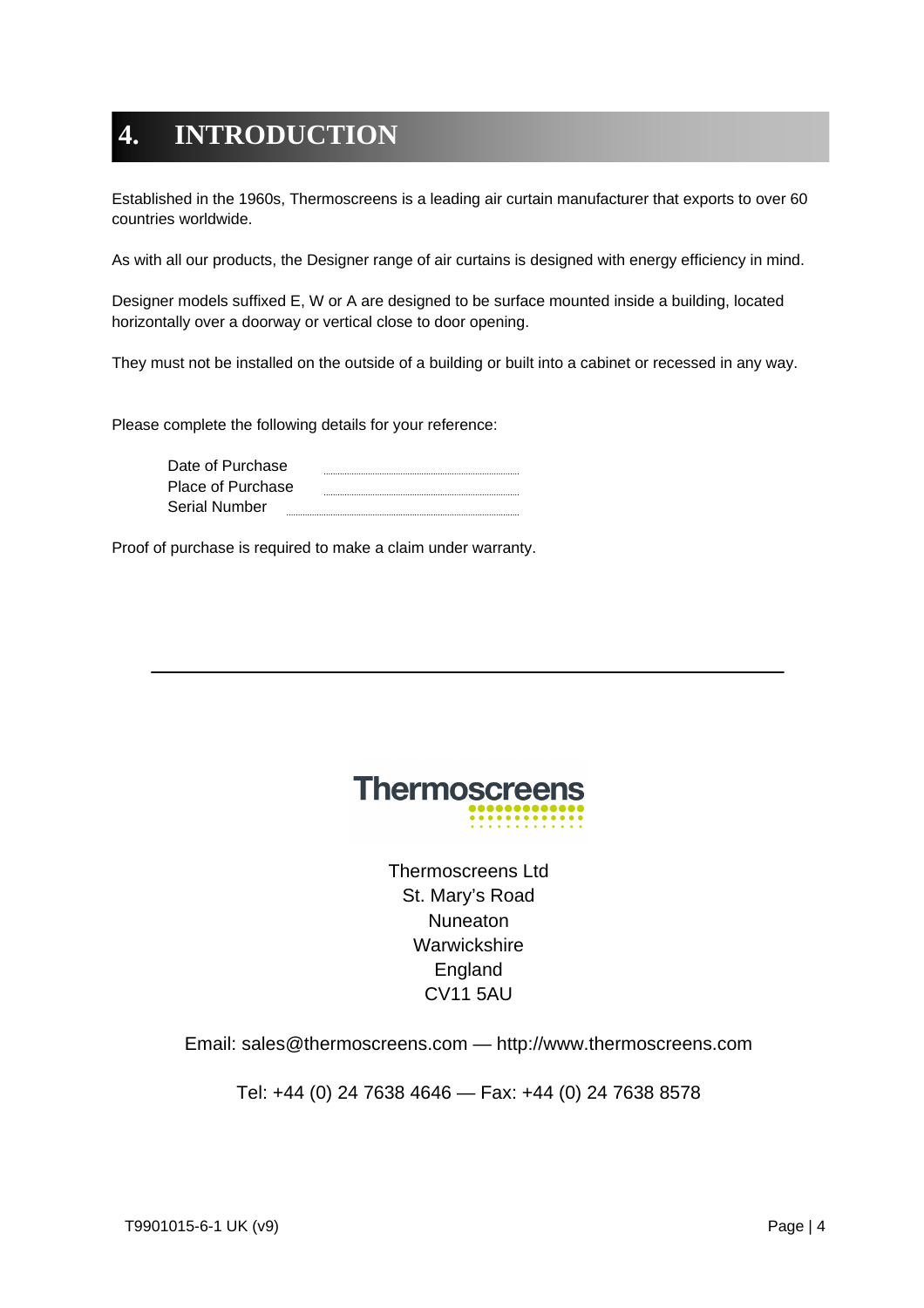## **5. DELIVERY CONTENTS**

The following items are supplied in the box at delivery.

**NOTE:** If any parts are missing or damaged contact your place of purchase.



Horizontal or vertical plus fittings



Supplied with 6m RJ Control Cable

Spare M4 socket button screws 2.5mm hexagon key wrench M10 stainless steel dome nuts (vertical unit) M8 stainless steel dome nuts (horizontal unit) Fixing kits (if applicable) RJ extension lead (vertical unit)

**Accessories 3-port control valve (for water heated units)** 



Fitted in pipework to air curtain by installer

**Outdoor Air Thermostat (Optional – supplied by Installer)** 



Used for simple weather compensation control (disables heating on a warmer day)

## **6. TOOLS REQUIRED**

The following tools are required for installation:

- Flat blade screwdrivers
- Pozi head screwdrivers
- 10mm spanner
- Adjustable spanner
- Electric drill
- Ladders
- Appropriate lifting equipment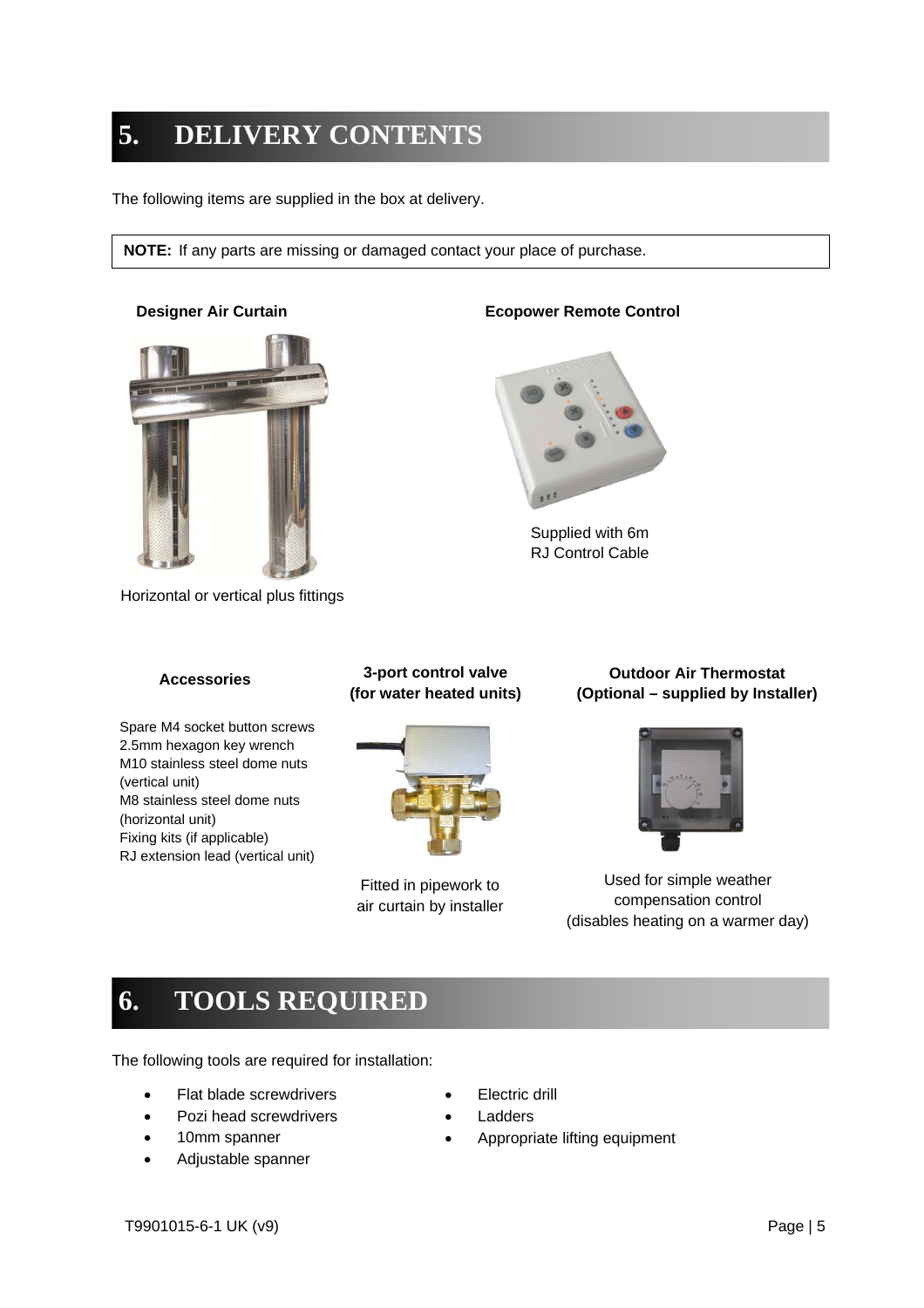## **7. INSTALLATION**

The Designer air curtain should be surface mounted horizontally over a doorway and not exposed to the external environment or moist conditions. It should not be built-in or recessed in any way.

## **7.1 Horizontal Installation**

Ensure that the unit is mounted within its height specification of 1.8m to 2.75m maximum (from floor level to the underside of the unit) with the air discharge grille positioned nearest to the door.

- The air curtain should be located as close to the door opening as possible for best performance, obstructions such as door opening devices, structural beams etc. will reduce the efficiency of the air curtain.
- There must be at least 200mm clearance at the air inlet for air to enter the unit, see Appendix 1.

**NOTE:** For the air curtain to work well the width of the open doorway should be less than the length of the air curtain.

## **7.1.1 Wall Fixing**

Using the 2.5mm hexagon key wrench supplied, unfasten and remove casing screws from the Designer unit and carefully detach the back and inlet grille panels. All screws should be kept safe as they will be required later in the installation.





Designer horizontal air curtains are supplied with two stainless steel wall brackets fitted to each end of the unit. Refer to Appendix 1 for mounting details. Drill the wall accordingly and secure the unit to the wall above the door. Ensure all fixings are correctly fitted and tightened.

**NOTE**: Use suitable wall fixing bolts (not supplied) to fix the unit to the wall, taking into account the type of wall and the weight of the unit (see section 3: Specifications).





For multiple air curtains joined together over a doorway a wall bracket must be fitted at each joining point. Back and inlet grille panels should only be fitted after all functional tests have been completed and verified (See Commissioning).

\* **ATTENTION:** For stainless steel units the inlet grille and back panels are coated in an easy to peel protective film. Please ensure all the protective film is removed before the air curtain is put into service. For clarity, all photographs in the instructions show the stainless steel sheet with the protective film already removed.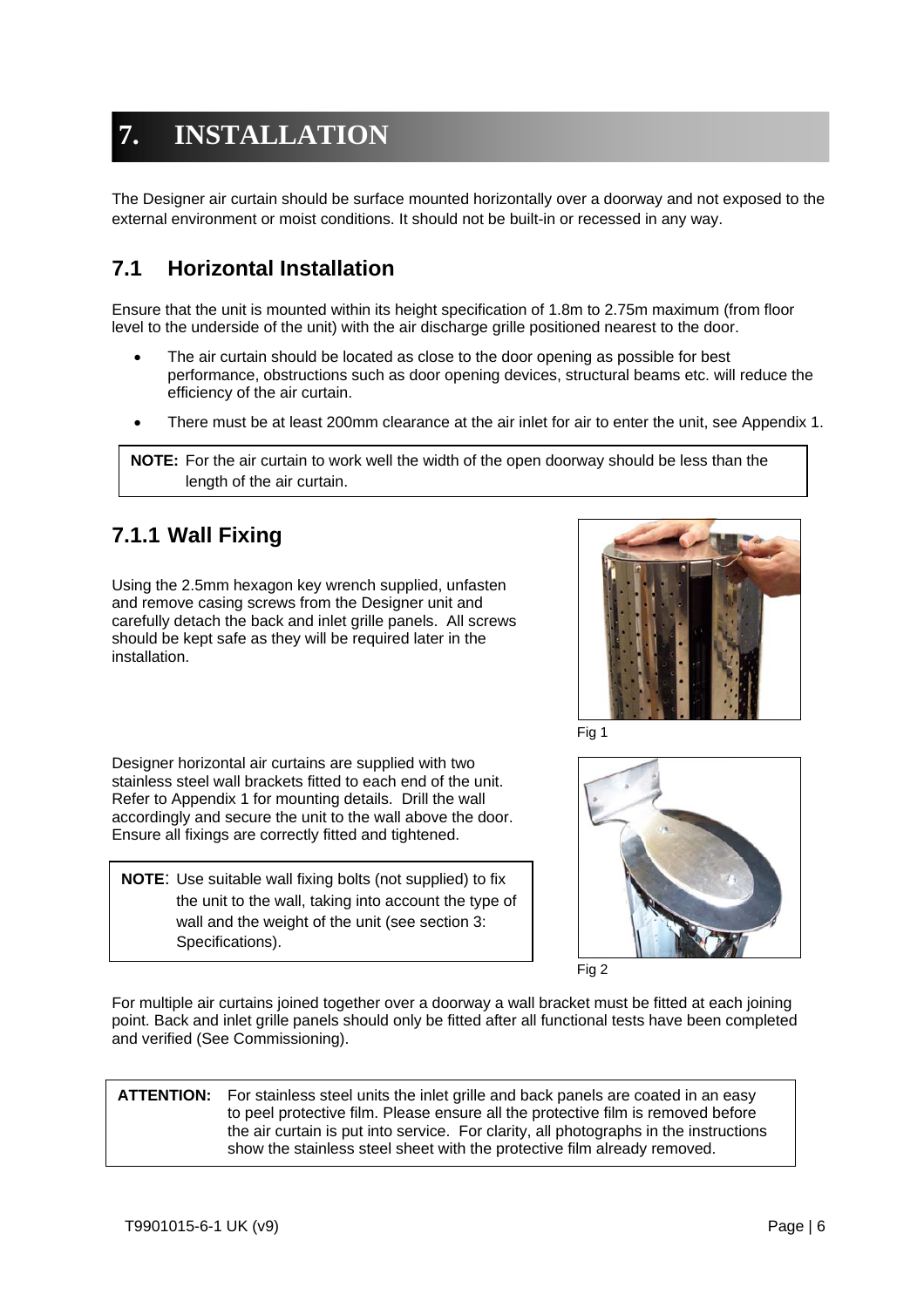## **7.2 Vertical Installation**

Prior to commencing any vertical installation it is essential to ensure the correct handing Designer unit(s) have been selected.

The air curtain is located close to the door opening with the base plate touching the wall (see Fig 4) and with the air discharge grille positioned nearest to the door (see "Handing Guide" in Appendix 2). Maximum doorway width = 1.5m per air curtain. For maximum effectiveness it is essential to ensure the height of the air curtain is slightly higher than the opening height of the door. Obstructions such as door opening devices, structural beams etc. will reduce the efficiency of the air curtain. There must be at least 200mm clearance at the air inlet for air to enter the unit, see Appendix 2.

## **7.2.1 Floor Fixing**

Using the 2.5mm hexagon key wrench supplied, unfasten and remove casing screws from the Designer unit and carefully detach the back and inlet grille panels. All screws should be kept safe as they will be required later in the installation.





Before installing the Designer unit obtain four suitable fixing bolts, taking into account floor type and unit weight (see section 3: Specifications). Rawlplug ® M10 Projecting Rawlbolt ® 44356 type may be suitable. For dimensional details refer to the general assembly drawing, see Appendix 2.

Designer vertical air curtains are supplied with the base plate fitted. Determine and place the unit at its most favourable position. A wall bracket must be fitted to the top of the unit for D2000V and D2500V air curtains to tether the top of the unit to the wall. In order to use the wall bracket supplied ensure the back of the base plate touches against the wall.

Using the base plate as a template, mark the location of the four holes, as indicated in the adjacent picture.

Using a suitable masonry drill bit correctly drill the four marked out holes. Place M10 fixing bolts into each hole, ensuring all bolts are upright.



Fig 4



Reposition the air curtain base plate over the projecting bolts. Tighten each M10 nut as indicated in the adjacent picture. Ensure the vertical unit is secure, level and square.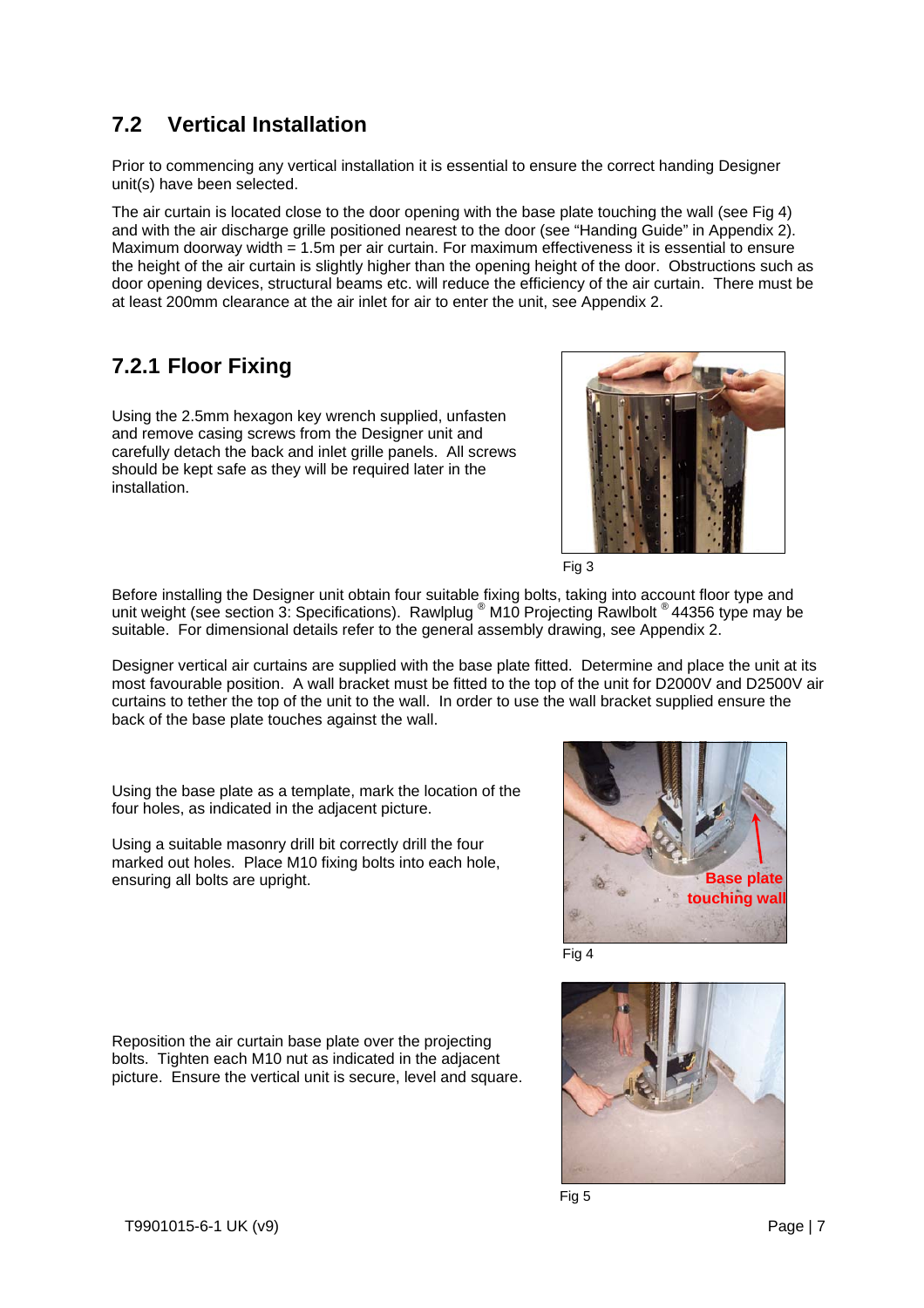Using a hacksaw carefully cut the projecting bolt flush with the nut, ensuring the base plate is not damaged or marked in any way.

Remove only one M10 nut and refit and secure bolt with a stainless steel M10 dome nut supplied. Repeat for each of the other three projecting bolts one at a time.

Back and inlet grille panels should only be fitted after all functional tests have been completed and verified (See Commissioning).



Fig 6



Fig 7

#### **7.2.2 Stacking Air Curtain**

Only a single 1.0m stacking vertical air curtain should be mounted on top of another vertical unit. The maximum overall height for stacking is 2.78m (1.5m + 1.0m vertical). All units higher than 1.5m must be secured with a wall bracket at the top of the stack.

Using fixing kit components supplied the vertical stack frames are joined together using M8 x 25mm hexagonal bolts and M8 nyloc nuts (see insert).

**ATTENTION:** For stainless steel units the inlet grille and back panels are coated in an easy to peel protective film. Please ensure all the protective film is removed before the air curtain is put into service. For clarity, all photographs in the instructions show the stainless steel sheet with the protective film already removed.



Fig 8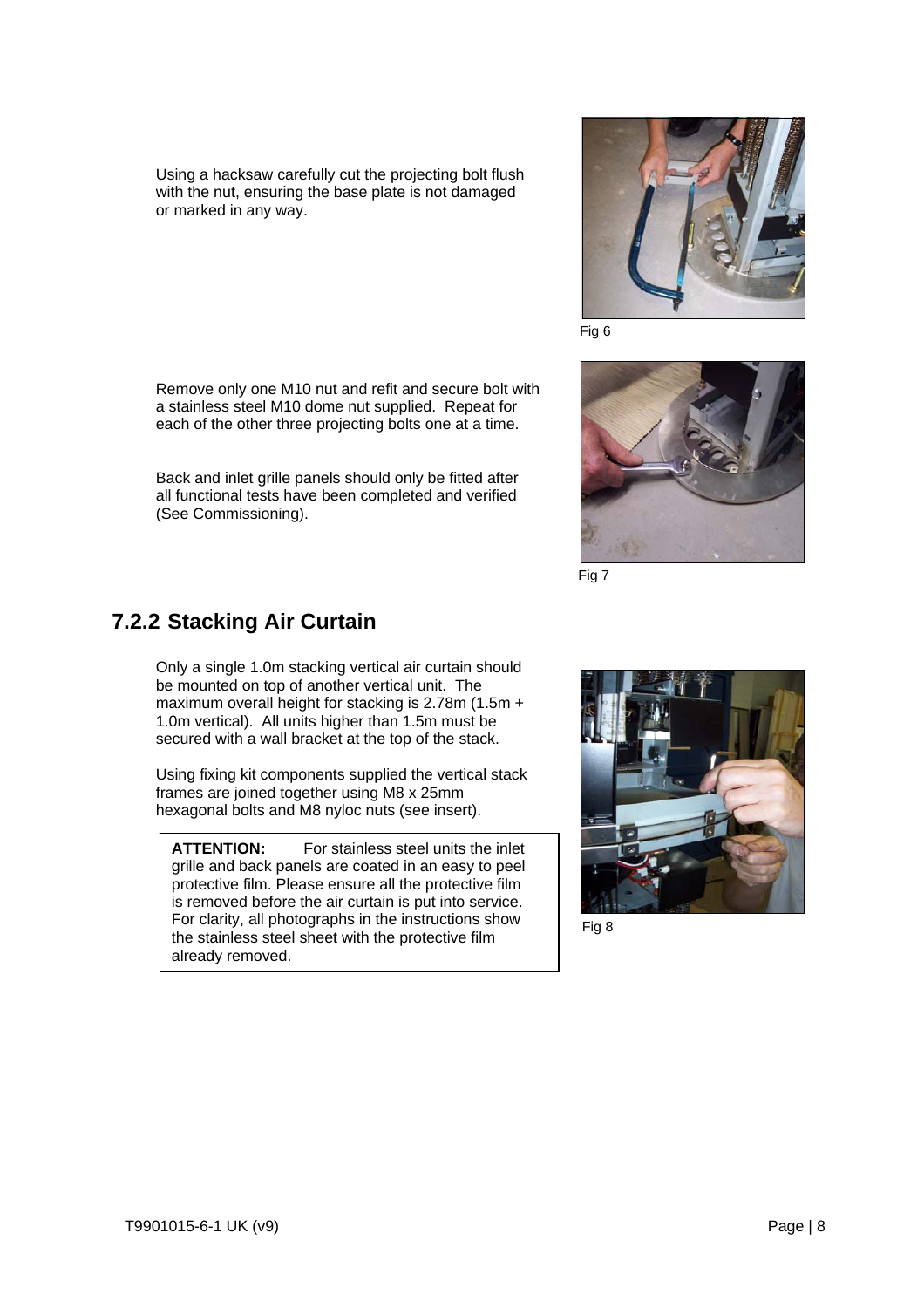## **8. LPHW MODELS**

For the design of the water pipework system and pump, water flow rates and pressure drops for maximum heat output of the air curtain are given in Table 2 below.

|                         |                                                                                                                                                                                                                                                                                                | Table 2                             |
|-------------------------|------------------------------------------------------------------------------------------------------------------------------------------------------------------------------------------------------------------------------------------------------------------------------------------------|-------------------------------------|
| <b>Air Curtain</b>      | <b>Water Flow Rate</b><br>(I/min at $82/71^{\circ}$ C)                                                                                                                                                                                                                                         | <b>Water Pressure Drop</b><br>(kPa) |
| D1000W, 1-row<br>(6kW)  | 7.8                                                                                                                                                                                                                                                                                            | 5.1                                 |
| D1500W, 1-row<br>(9kW)  | 11.7                                                                                                                                                                                                                                                                                           | 10.9                                |
| D2000W, 1-row<br>(12kW) | 15.6                                                                                                                                                                                                                                                                                           | 19.7                                |
| D2500W, 1-row<br>(15kW) | 19.5                                                                                                                                                                                                                                                                                           | 10.8                                |
| <b>NOTE:</b>            | Water Pressure Drop is across the flow and return pipework to the air curtain and includes for the<br>coil fitted inside the unit and the valve fitted in the heating pipework to the unit.<br>Water flow rates and pressure drops at different water temperatures can be calculated using the |                                     |

Thermoscreens coil calculation programme. Visit the Thermoscreens website for details.

For LPHW models ensure suitable water mains isolation valves are fitted in the flow and return pipework. When fitting the 3-port valve ensure that the pipe connections are fitted as detailed below and are in accordance with the manufacturers leaflet supplied

Designer vertical LPHW stacked units will be supplied with a suitable pipe connecting kit to ensure heat output is even over the whole height of the air curtain.



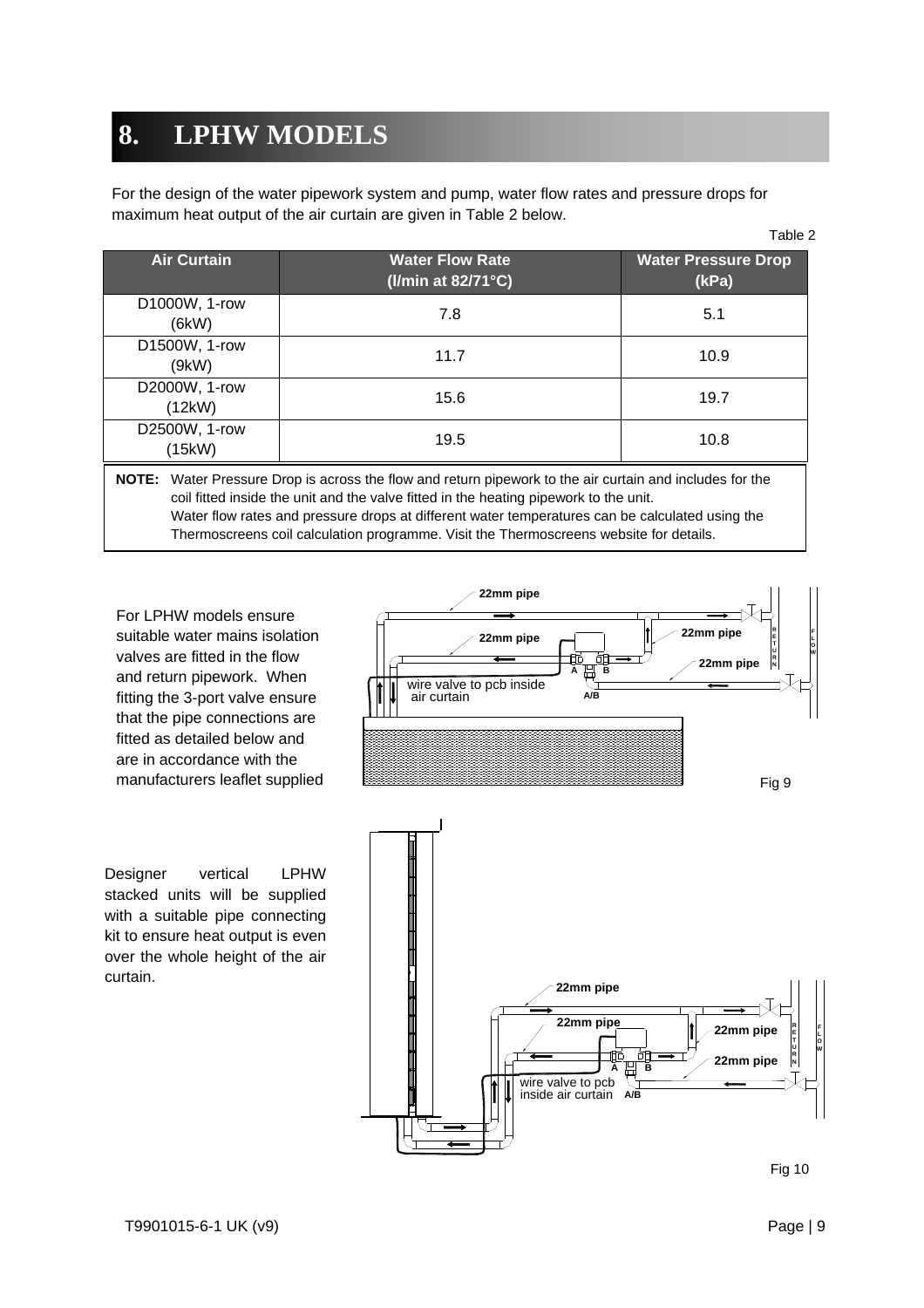## **9. REMOTE CONTROL INSTALLATION**

Mount the Ecopower remote control in a convenient position directly to the wall or onto a switch box.

#### **9.1 Wall mounting**

- **Step 1** Using a screwdriver undo the screw on the top of the remote control case and pull the back case away (see Fig 11).
- **Step 2** Feed one end of the RJ control cable through the back case, secure it, then screw the back case to the wall using suitable fixings (not supplied).
- **Step 3** Connect the RJ plug to the RJ socket on the PCB in the remote control.
- **Step 4** Refit the front case.

#### **9.2 Switch box mounting**

- **Step 1** Using a screwdriver undo the screw on the top of the remote control case and pull the back case away (see Fig 11).
- **Step 2** Feed one end of the RJ control cable through the switch box, feed and secure the RJ control cable through the back case and secure back case to switch box using 2 mounting screws (not supplied) (see Fig 12).
- **Step 3** Connect the RJ plug to the RJ socket on the PCB in the remote control.
- **Step 4** Refit the front case.

**NOTE:** For optional remote control settings see Section 10.

## **10. REMOTE CONTROL SETTINGS**

On the back of the PCB inside the Ecopower Remote Control you will find four DIP switches that provide the following optional features, see Table 3:

| <b>DIP</b> | <b>Feature</b>                  | <b>Explanation</b>                                                                                 | <b>Default</b> | <b>Notes</b>                                                            |
|------------|---------------------------------|----------------------------------------------------------------------------------------------------|----------------|-------------------------------------------------------------------------|
| 1          | Reset on power-up               | On restoring power after an<br>electrical interruption all Remote<br>Control settings are retained | <b>ON</b>      | <b>WARNING!</b> - Fans start<br>on their own after power<br>is restored |
| 2          | Stop fan on cold                | Fans are switched off when<br>heating level is achieved (AUTO<br>mode only)                        | <b>OFF</b>     |                                                                         |
| 3          | Never blow cold                 | Air curtain always heats in<br>AUTO mode                                                           | <b>OFF</b>     | Will not go to ambient<br>mode                                          |
| 4          | Room air<br>temperature control | Enables the room air sensor in<br>the Remote Control                                               | <b>OFF</b>     | Disables all other<br>temperature sensors                               |



Fig 11



Fig 12

Table 3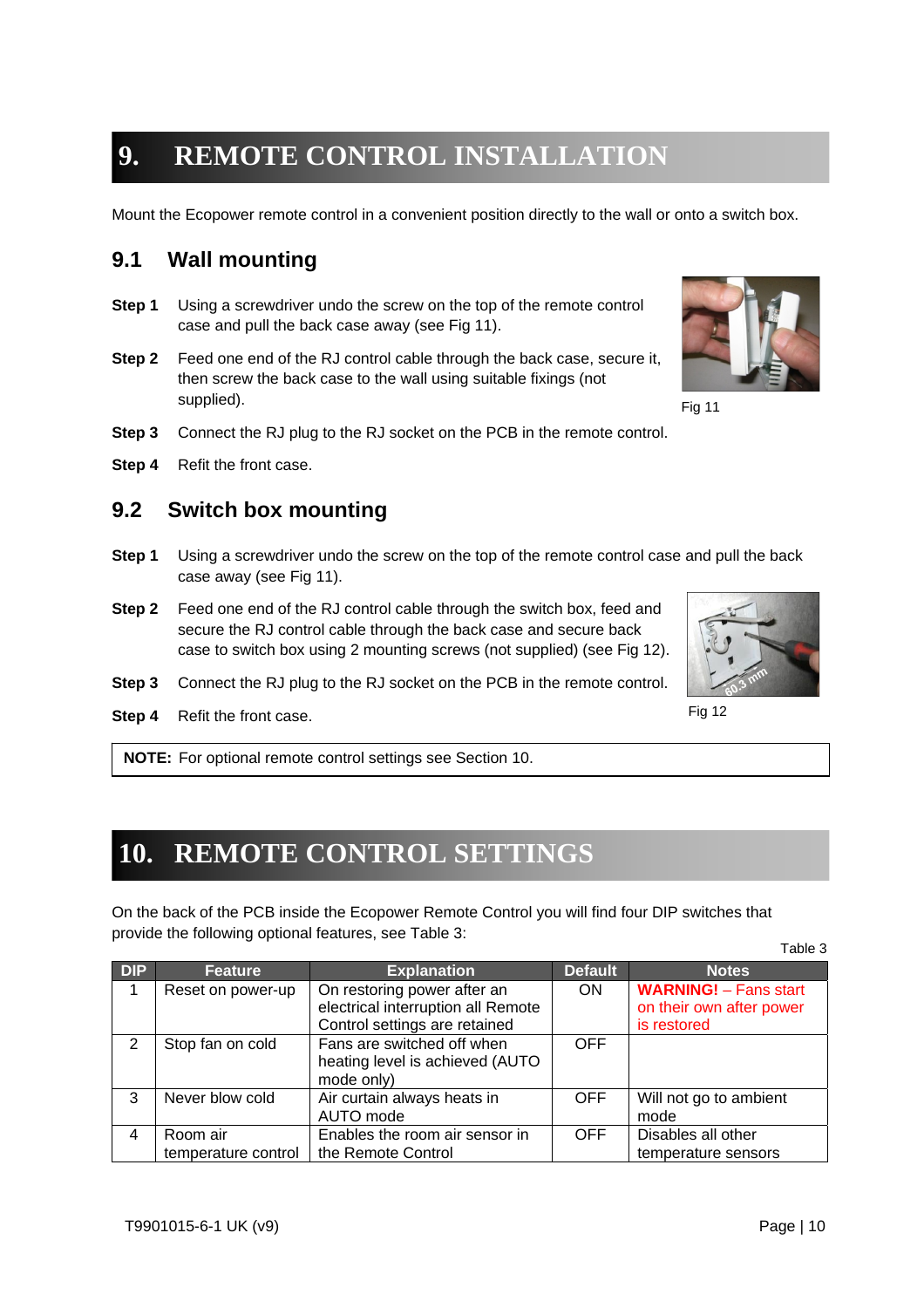## **11. EXTERNAL CONTROLS**

## **11.1 Remote switch contacts IN0, IN1**

Terminals IN0 and IN1 on the Ecopower PCB inside the air curtain can be used to provide different control strategies using remote volt-free contacts (see Fig 13). This could be to provide remote On/Off from a timer or BMS Digital/Output contact, to work with a door switch or for simple weather compensation control to disable heating when outdoor air temperatures become warmer. Table 4 describes the different functions:



Fig 13

Table 4

| <b>Function</b> | INO             |                     | <b>Notes</b>                               |  |
|-----------------|-----------------|---------------------|--------------------------------------------|--|
|                 |                 |                     |                                            |  |
|                 | Unit operates   | Unit switches off   | Use the Remote Control to set up unit and  |  |
|                 | normally in     | after 15s, with fan | then hide it away if required. *           |  |
| Remote          | MANUAL Mode or  | run-on at Medium    |                                            |  |
| On/Off          | AUTO Mode       | fan speed if        | On/Off is then done via IN0 using a remote |  |
| (INHIBIT)       | from the Remote | $DIP$ 2 = OFF       | volt-free contact.                         |  |
|                 | Control         |                     |                                            |  |

| <b>Function</b> | <b>IN1</b>                                                  |                                                                   | DIP <sub>4</sub> | <b>INO</b>                | <b>Notes</b>                                                       |
|-----------------|-------------------------------------------------------------|-------------------------------------------------------------------|------------------|---------------------------|--------------------------------------------------------------------|
|                 | ᅩ                                                           | $\Delta$                                                          |                  |                           |                                                                    |
| Door<br>Switch  | After 30s the<br>heating is disabled<br>and the fan goes to | Unit operates<br>normally in<br><b>MANUAL Mode or</b>             |                  |                           | <b>Normal Control</b>                                              |
| Control         | low speed                                                   | <b>AUTO Mode</b><br>from the Remote<br>Control                    | <b>ON</b>        |                           | Door Closed:- $\rightarrow$<br><b>Heating Off</b><br>Low Fan Speed |
| Summer          | Unit operates<br>normally in<br>MANUAL Mode or              | Heating is disabled<br>straight away,<br>Fan speeds               |                  | $\overline{\phantom{a}}$  | Simple weather<br>compensation control<br>using an outdoor air     |
| Winter          | AUTO Mode<br>from the Remote<br>Control<br>COLD DAY         | operate normally<br>from the Remote<br>Control<br><b>WARM DAY</b> | <b>OFF</b>       | $\boldsymbol{\mathsf{x}}$ | thermostat with volt free<br>contacts<br>(see Section 11.3)        |

**NOTE:** Wire volt-free, remote switch contacts to 2-way screw terminals IN0 and IN1 using 2-core cable.

**WARNING:** Do not apply any voltage to terminals IN0 and IN1 as this will damage the Ecopower PCB inside the air curtain.

**\* NOTE:** The Ecopower Remote Control must stay plugged-in for the air curtain to keep working. An optional plug-in EEPROM is available from Thermoscreens so the Remote Control can be unplugged and the air curtain stay working. Visit the Thermoscreens website for details.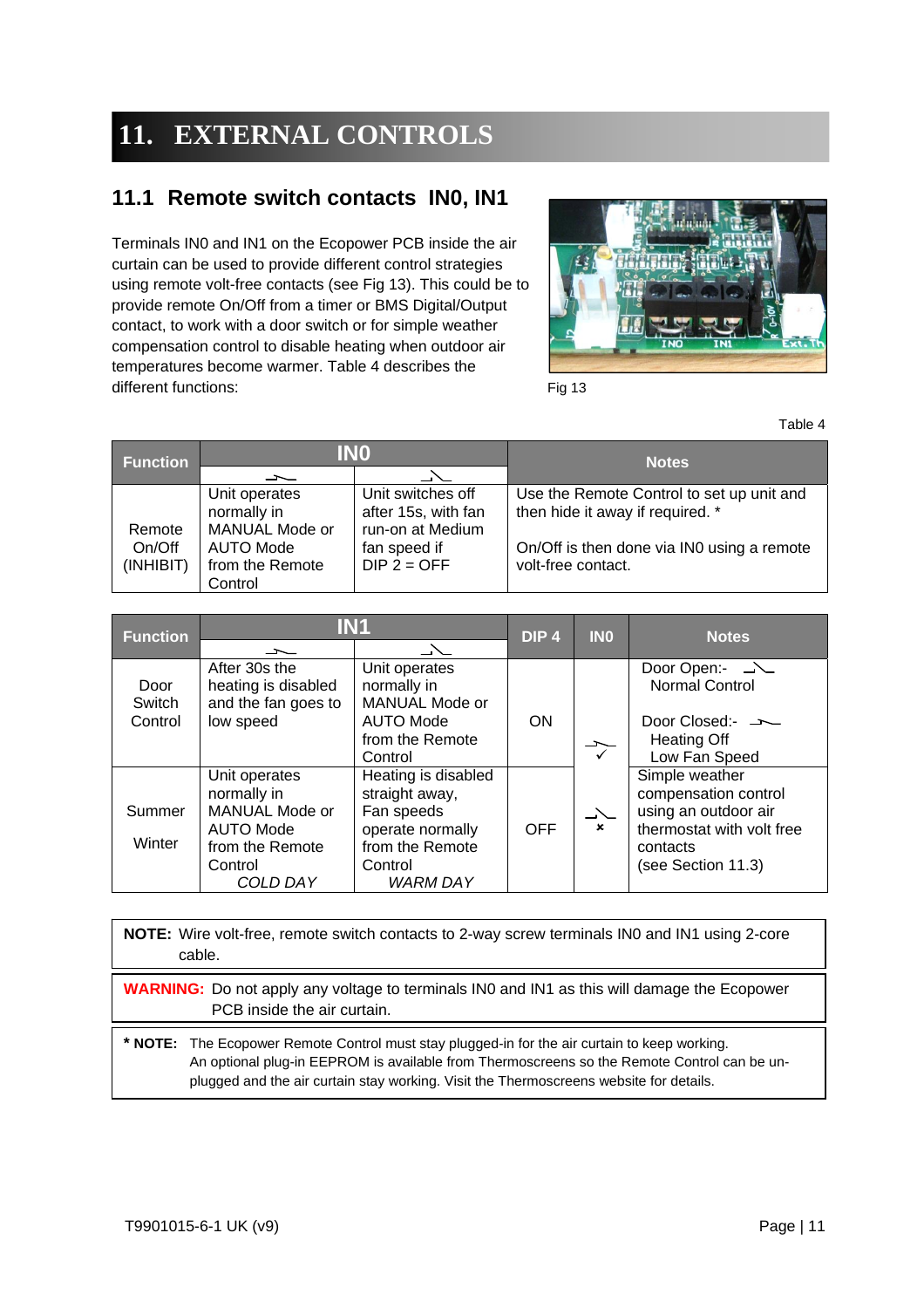### **11.2 Overheat safety cut-out indication**

For electric heated air curtains the Ecopower PCB includes a fault indication signal for if the overheat safety cut-out on the electric heater operates.

Volt free changeover contacts (6A 250VAC 30VDC) can be wired via the 3-way screw terminal "HEALTHY" (see Fig 14).

Refer to Section 18.1: Overheat Safety cut out, for how to reset a overheat safety cut-out situation.



#### 11.3 Weather compensation control (Summer/Winter)

To save heating energy on warmer days a simple weather compensation (Summer/Winter) heat control strategy can be used. Fit an outdoor air thermostat with volt-free contacts (supplied by the installer) to a north facing wall.

Use a 2-core cable to connect the outdoor air thermostat to 2-way terminal IN1 on the Ecopower PCB (see Fig 15)

On the Ecopower PCB, set DIP 4 to OFF as per Table 4, (see Section 11.1: Remote switch contacts IN0, IN1).



| <b>WARNING:</b> Do not apply any voltage to terminal IN1 as this will damage the Ecopower PCB. |                                                                                                                                                                                                                                                                                                                                   |
|------------------------------------------------------------------------------------------------|-----------------------------------------------------------------------------------------------------------------------------------------------------------------------------------------------------------------------------------------------------------------------------------------------------------------------------------|
| <b>NOTE:</b>                                                                                   | To promote increased energy saving a more advanced weather compensation control strategy is available from<br>Thermoscreens. Using a heating curve, the discharge air temperature of the airstream coming from the air curtain<br>is controlled against the outside air temperature. Visit the Thermoscreens website for details. |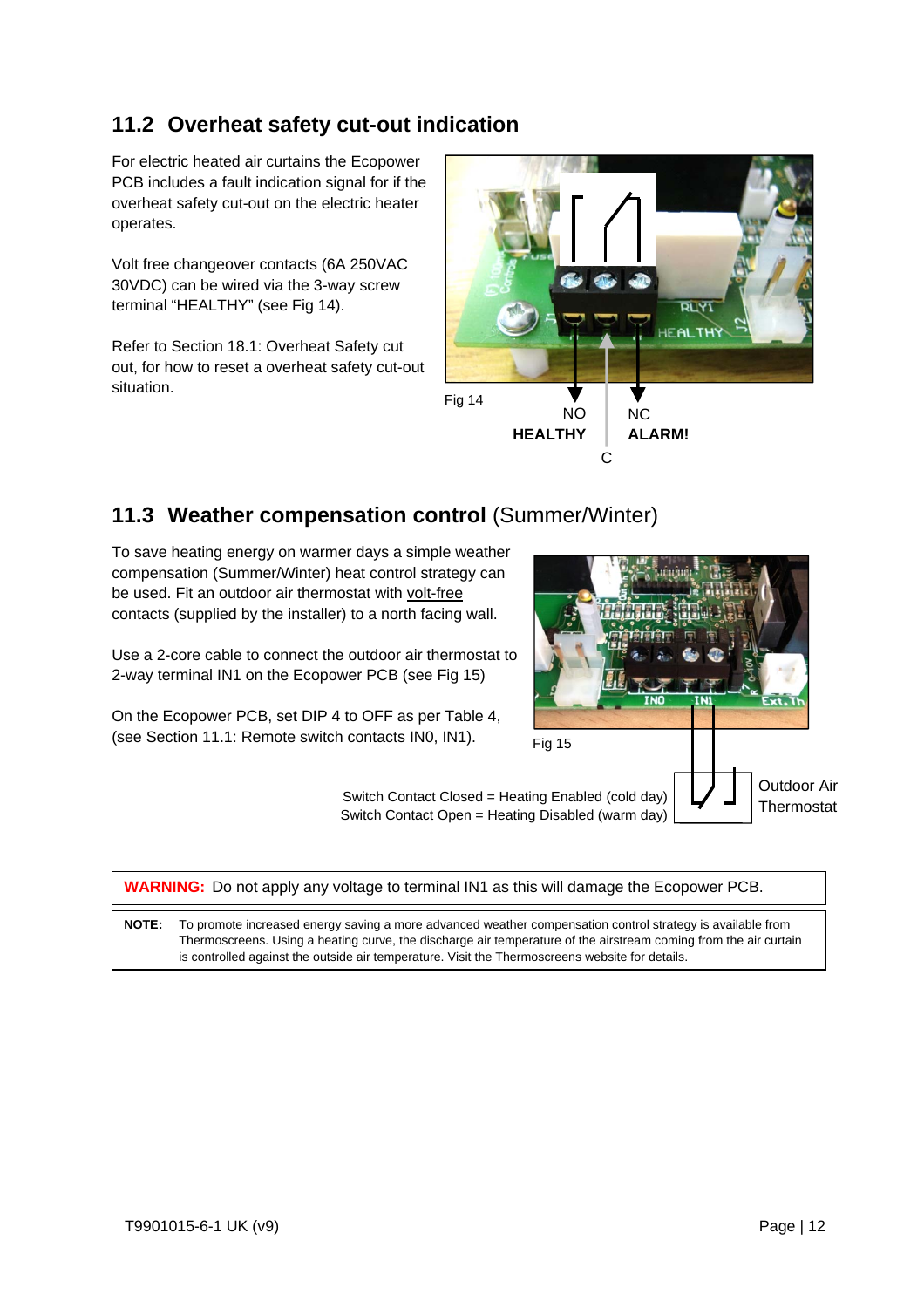## **12. MULTIPLE AIR CURTAIN SYSTEMS**

To Master/Slave two or more air curtains together, or if there are two air curtains in a vertical stack, the remote control is plugged into the first unit (the Master) and a RJ extension lead then connected from the Master to the Slave unit(s).

Horizontal application air curtains may be connected as indicated below. Thermoscreens 3m RJ extension leads are available and should be ordered separately.

For horizontal Master/Slave configuration an independent mains supply as per Table 1 must be supplied to each air curtain.

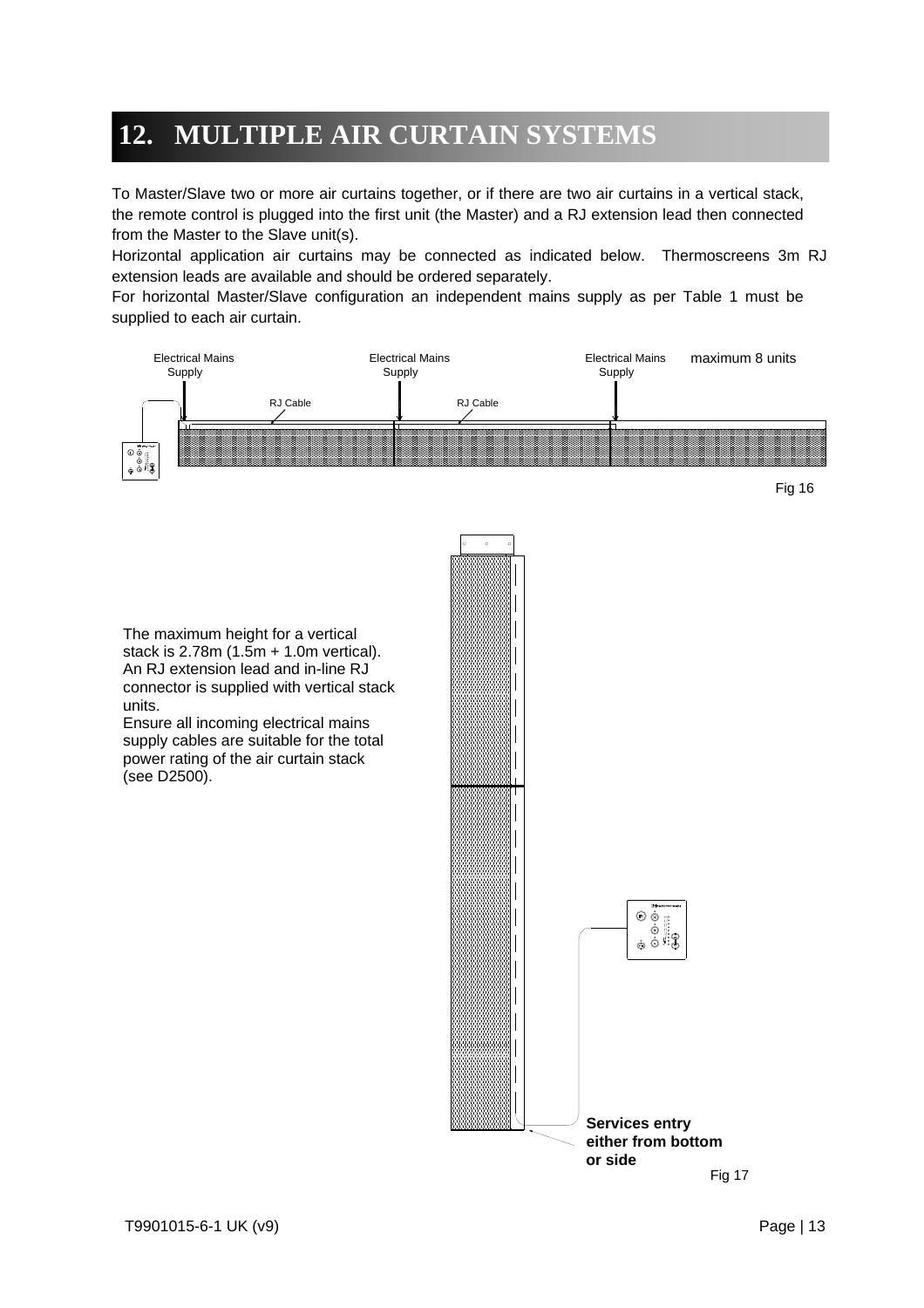## **13. SYSTEM CONFIGURATION**

#### **13.1 Optional features**

**WARNING:** Isolate and disconnect air curtain from the power source before making any changes.

DIP switches on the air curtain Ecopower PCB (see Fig 18) provide the following optional features, as explained below:

- Fan heat interlock
- Disable fan run-on
- Thermostat master (for master/slave installations)
- Weather compensation heat control (Summer/Winter)
- Door switch control



Fig 18

| <b>Feature</b>                                                                                                                                                                                                                                                                                                                                                          | <b>DIP setting</b>                                                         | <b>Default</b>                                                                     | <b>Notes</b>                                                                                                                                                                                  |
|-------------------------------------------------------------------------------------------------------------------------------------------------------------------------------------------------------------------------------------------------------------------------------------------------------------------------------------------------------------------------|----------------------------------------------------------------------------|------------------------------------------------------------------------------------|-----------------------------------------------------------------------------------------------------------------------------------------------------------------------------------------------|
| Fan heat interlock<br>Allows fan speed to govern heat<br>output on electric heated units.<br>If low or medium fan speed is<br>selected, a lower heat output<br>results. High heat operates only<br>on high fan speed.                                                                                                                                                   | DIP <sub>1</sub><br>ΟN                                                     | ON<br>Heat output is<br>governed by fan<br>speed.                                  | This feature is only used with<br>electric heated air curtains to<br>limit very high air<br>temperatures.<br>Set DIP1 to OFF if unit is<br>water heated or ambient.                           |
| Disable fan run-on<br>The 2 minute fan run-on after<br>switch off is enabled or disabled<br>on electric heated air curtains.                                                                                                                                                                                                                                            | DIP <sub>2</sub><br>ON<br>$\overline{2}$<br>3 <sup>7</sup><br>$\mathbf{1}$ | <b>OFF</b><br>Fan run-on at<br>medium speed<br>enabled.                            | Must only be used for water<br>heated or ambient air<br>curtains. Each air curtain<br>must have DIP2 set to ON for<br>no fan run-on.                                                          |
| <b>Thermostat master</b><br>For master/slave installations.<br>Only the air sensor in the<br>thermostat master air curtain is<br>used to measure air temperature.<br>Set DIP 3 to ON in the air curtain<br>that will be the master unit.                                                                                                                                | DIP <sub>3</sub><br>ON<br>$\overline{2}$                                   | <b>OFF</b><br>Air curtains in<br>master/slave<br>systems all act<br>independently. | Air sensor thermistors in all<br>slave air curtains will be<br>ignored.<br>Stops some units blowing<br>cold air and others blowing<br>warm air in master/slave<br>systems on larger doorways. |
| <b>Weather compensation control</b><br>or Door switch control<br>Simple weather compensation<br>control to save heating energy.<br>or<br>Door switch control.                                                                                                                                                                                                           | $DIP$ 4<br>ON                                                              | <b>OFF</b><br><b>IN1 Weather</b><br>compensation<br>ON<br><b>IN1 Door switch</b>   | See section 11.1 Remote<br>Switch Contacts IN0 and IN1<br>for details<br>Weather compensation<br>control is the same as<br>Summer/Winter control                                              |
| <b>NOTE:</b> $\blacksquare$ $\blacksquare$ Black rectangle is moveable head of DIP switch.                                                                                                                                                                                                                                                                              |                                                                            |                                                                                    |                                                                                                                                                                                               |
| NOTE:<br>A range of advanced factory fitted and plug-in control options are available from Thermoscreens to<br>enhance the performance of the Ecopower PCB controller inside the air curtain. These include<br>advanced weather compensation control using a heating curve, outlet air temperature control,<br>strategies. Visit the Thermoscreens website for details. |                                                                            |                                                                                    | ECObus <sup>®</sup> Modbus BMS control, modulating heater outputs and EEPROMs for non-standard control                                                                                        |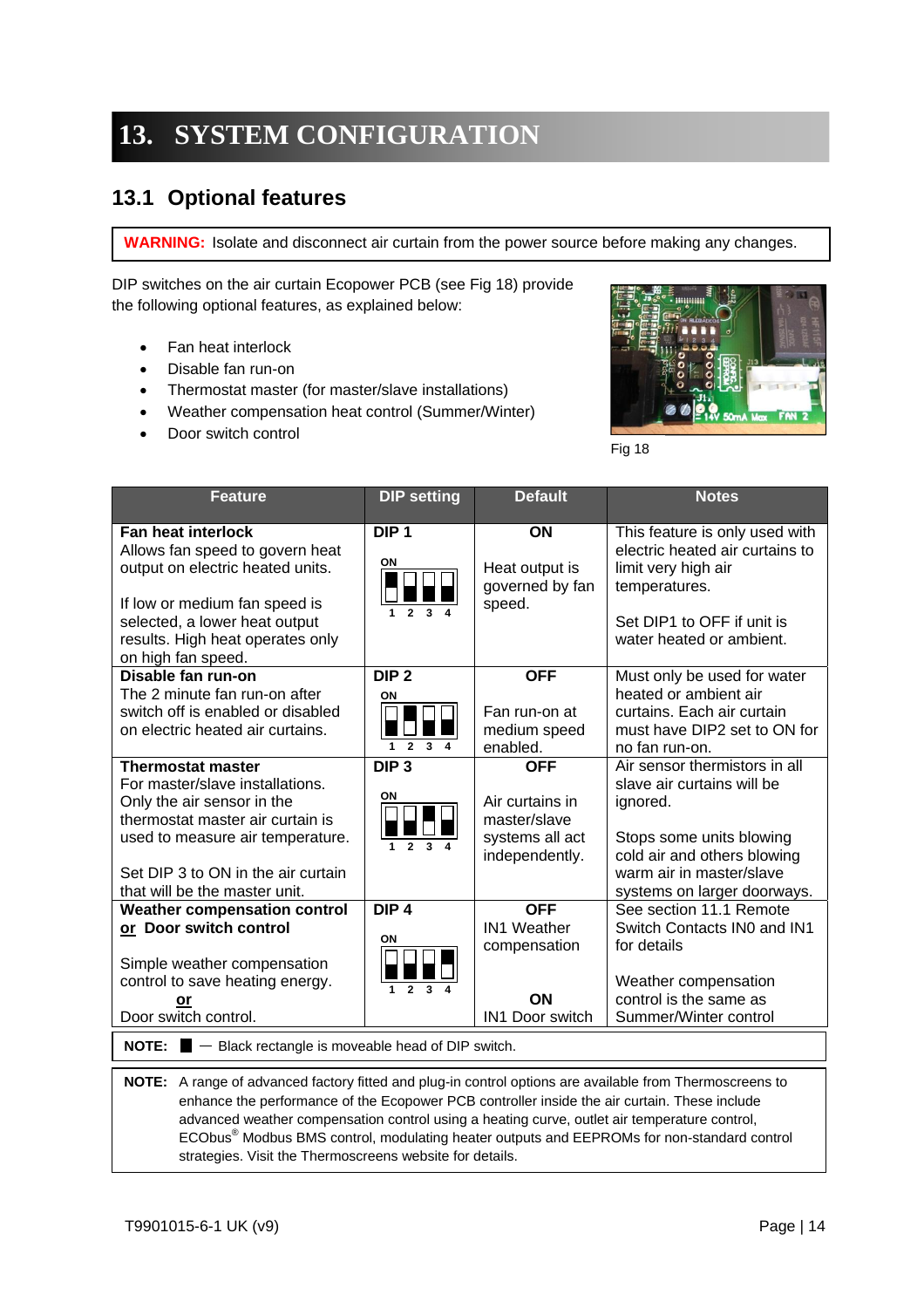## **14. FAN SPEED SELECTION**

Factory settings for the 3 fan speeds are shown in Table 5 below:

| (refer also to wiring diagrams in Appendix 3) |                     |  |
|-----------------------------------------------|---------------------|--|
| Maximum air                                   | Maximum air curtain |  |

| <b>Fan Speed</b> | Maximum air<br>velocity at<br>outlet grille<br>(m/s) | Maximum air curtain<br>mounting height<br>(m)                                                                                       | <b>Air Volume</b><br><b>Sound Pressure</b><br><b>Flow Rate</b><br>Level of air<br>$(m^3/h)$<br>curtain<br>[for $E 8 A$ ]<br>[ $dB(A)$ at 3m] |      |
|------------------|------------------------------------------------------|-------------------------------------------------------------------------------------------------------------------------------------|----------------------------------------------------------------------------------------------------------------------------------------------|------|
|                  |                                                      |                                                                                                                                     | $D1000 - 55$                                                                                                                                 | 1125 |
| <b>HIGH</b>      |                                                      |                                                                                                                                     | D <sub>1500</sub> - 55                                                                                                                       | 1620 |
| (black wire)     | 8.5                                                  | 2.75                                                                                                                                | $D2000 - 56$                                                                                                                                 | 2250 |
|                  |                                                      |                                                                                                                                     | $D2500 - 58$                                                                                                                                 | 2745 |
|                  |                                                      |                                                                                                                                     | $D1000 - 53$                                                                                                                                 | 1025 |
| <b>MEDIUM</b>    |                                                      |                                                                                                                                     | $D1500 - 53$                                                                                                                                 | 1475 |
| (blue wire)      | 6.5                                                  |                                                                                                                                     | $D2000 - 54$                                                                                                                                 | 2045 |
|                  |                                                      |                                                                                                                                     | $D2500 - 55$                                                                                                                                 | 2500 |
|                  |                                                      |                                                                                                                                     | $D1000 - 50$                                                                                                                                 | 920  |
| <b>LOW</b>       |                                                      |                                                                                                                                     | $D1500 - 49$                                                                                                                                 | 1325 |
| (red wire)       | 5.0                                                  |                                                                                                                                     | $D2000 - 50$                                                                                                                                 | 1845 |
|                  |                                                      |                                                                                                                                     | $D2500 - 51$                                                                                                                                 | 2245 |
|                  |                                                      | Sound process lovels $dR(\Lambda)$ at 3m distance are for a single air curtain mounted at its maximum mounting beight, operating in |                                                                                                                                              |      |

: levels dB(A) at 3m distance are for a single air curtain mounted at its maximum mounting height, operating in a room with average acoustic characteristics as defined in CIBSE Guide B5 (reverberation time 0.7s at 1kHz) and a room size equivalent to 8 air changes per hour (ac/h). Care needs to be taken when selecting air curtains for an installation as noise levels can be several dB higher if the mounting height is reduced, if the room is more 'live' (i.e. hard surfaces, no furnishings or absorbent materials), if the room is smaller than 8 ac/h equivalent or a combination of these factors. Noise levels will also increase if more than one air curtain is installed at the same doorway (e.g. +3dB(A) for 2 equal point sources: direct field).

Table 5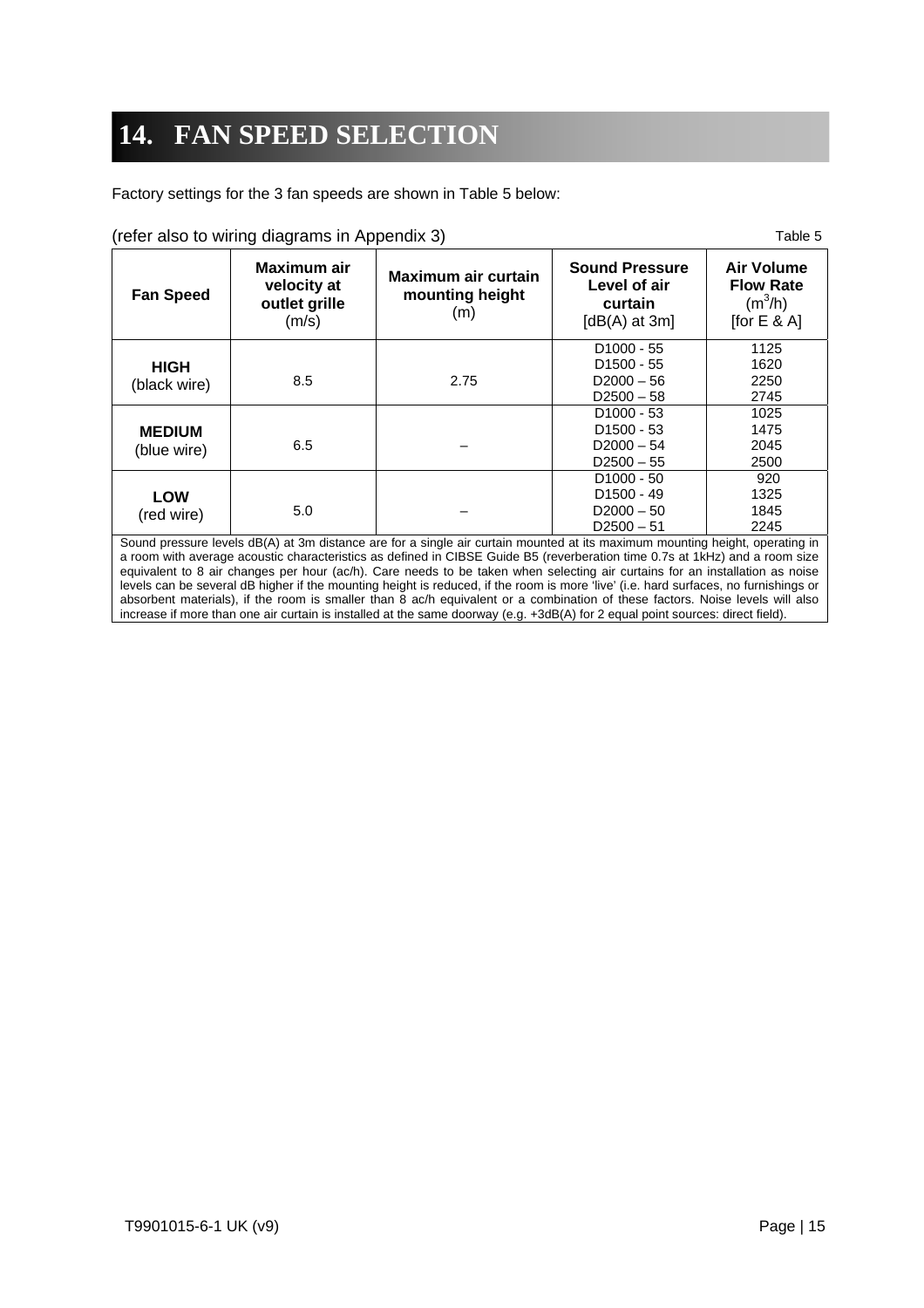## **15. REMOTE CONTROL OPERATION**

## **15.1 Ecopower Remote Control**



Use the Remote Control to operate the air curtain as follows:

## **1 On/Off**

Turns the air curtain On or Off.

**NOTE:** If an electric heated air curtain is heating when switched off the fan will run-on for approximately 2 minutes to dissipate excess heat.

#### **2 Manual/Automatic**

Switches between Manual and Automatic modes. The Auto On indicator LED is lit for "Auto Mode" and unlit for "Manual Mode".

## **3 & 4 Heating level controls**

#### **Manual mode**

Select heating level from zero, to half heat, to full heat by stepping up or down with the heating level controls. The heating level scale shows the level selected.

#### **Automatic mode**

Heat output is controlled automatically according to:

- Inlet air temperature, or
- Room air temperature

This is dependent on the settings made in Section 10: Remote Control Settings (DIP switch 4).

#### **5, 6 & 7 Fan speed**

Switch fan speed between Low, Medium and High respectively. The appropriate LED illuminates.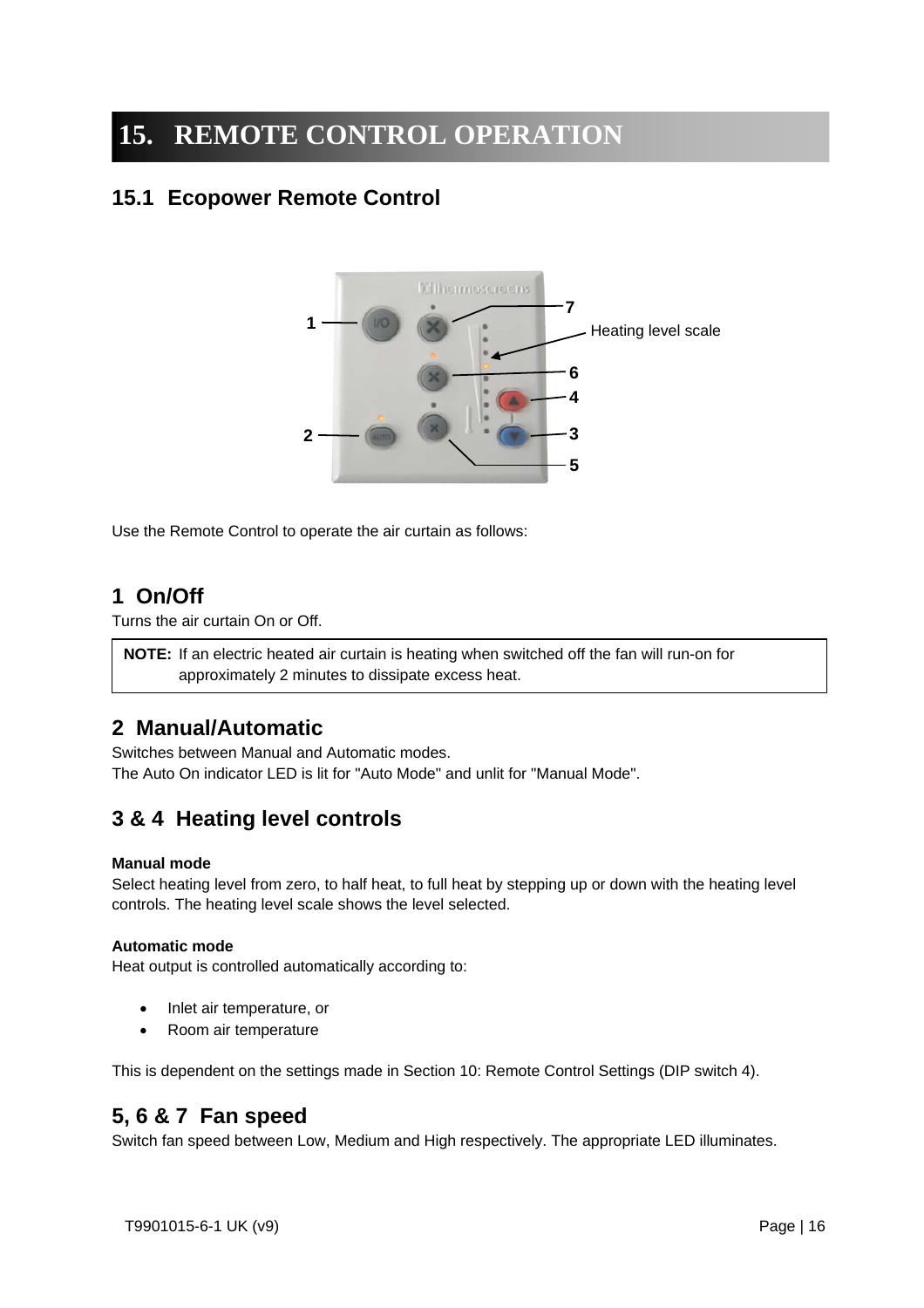## **16. COMMISSIONING THE SYSTEM**

#### **16.1 Verify system operation**

To commission the system, verify the following conditions are met:

- All fans are working.
- Fans operate at Low, Medium and High speeds.
- There is no excessive mechanical noise coming from the fans.
- When heating is selected, the air stream from the discharge grille warms up across the whole length of the air curtain.
- When set to manual with fans set to high speed, heating increases as higher heat is selected.
- Warm air reaches across the doorway with door open or closed.
- Ecopower Remote Control operates correctly in both manual and auto modes.

#### **16.2 Instruct customer and hand over**

Before leaving site, hand over the installation to the customer/end user or their representative.

**Explain** that any person operating the air curtain must be given supervision and instruction by the person responsible for their safety, concerning the safe use of the unit and to understand any hazards involved. Children and those with reduced physical, sensory or mental capabilities should not operate the air curtain.

**Recommend** that the doorway should be closed whenever possible but that during times of high pedestrian use it will become an 'open doorway'. The air curtain then serves an essential purpose by saving energy and providing comfort to occupants.

**Explain** that the inlet grilles and air filters (if fitted) must be cleaned regularly and the unit serviced at schedule intervals – see section 19: Service & Maintenance.

| <b>NOTE:</b> Leave these instructions with the customer/end user or their representative!! |
|--------------------------------------------------------------------------------------------|
|--------------------------------------------------------------------------------------------|

## **17. SIGN OFF**

**Complete the following once commissioning is completed:** 

| Installer signature | <b>Customer signature</b> |
|---------------------|---------------------------|
| Installer name      | <b>Customer name</b>      |
| Installer company   | <b>Customer company</b>   |
| <b>Date</b>         | <b>Date</b>               |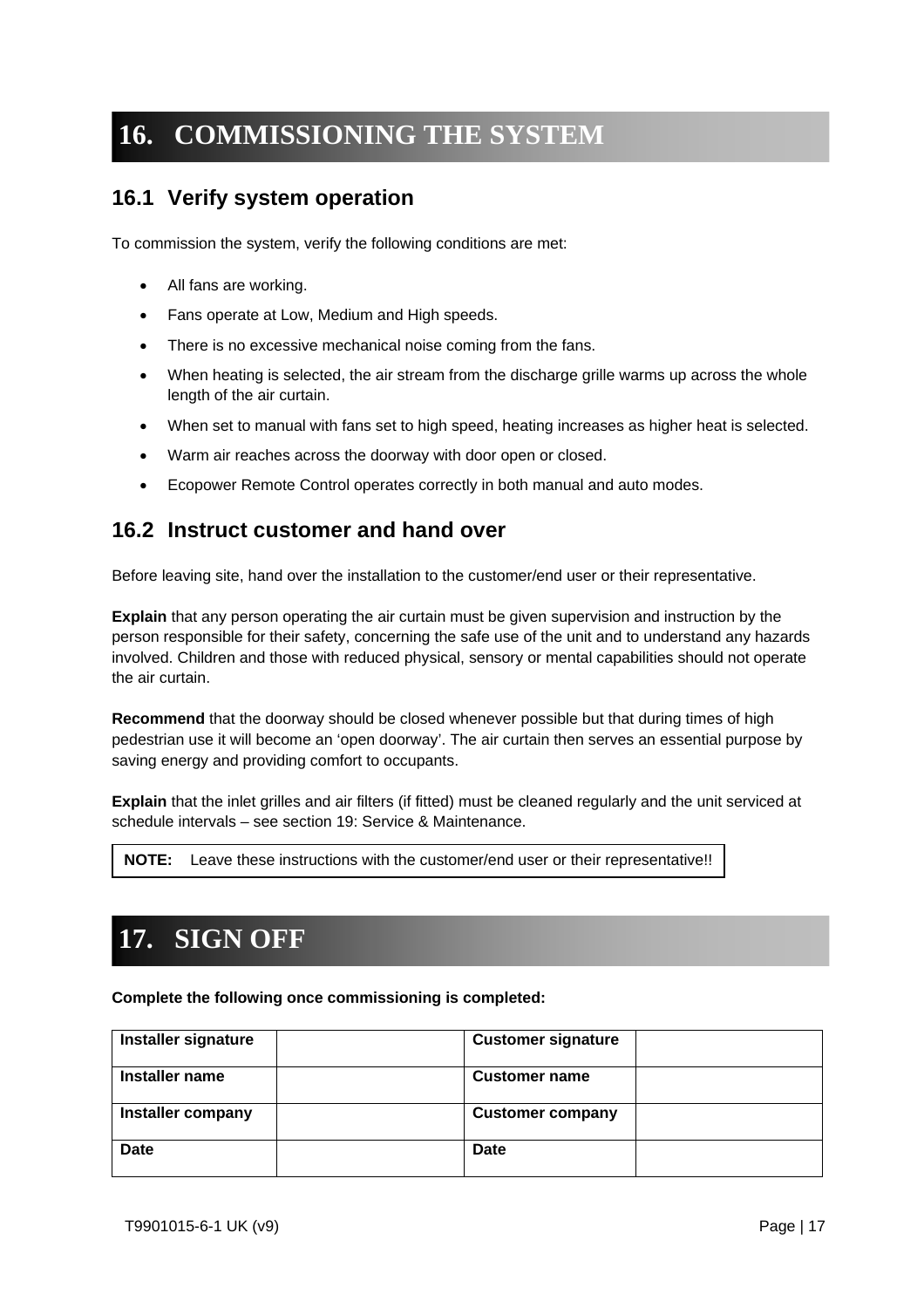## **18. FAULT CONDITIONS**

#### **18.1 Overheat Safety cut-out**

An overheat fault in electric heated units may cause the overheat safety cut-out(s) to operate.

This is indicated by flashing LEDs on the Remote Control and a red status LED on the Ecopower PCB inside the air curtain.

Before resetting ensure there is adequate air flow from the air curtain and the unit has been commissioned as per section 16.

To reset a overheat safety cut-out:

**Step 1** Switch off the electrical supply to the air curtain.

- **Step 2** Allow time for the air curtain to cool down, typically 10 minutes.
- **Step 3** Switch on the electrical supply to the air curtain.
- **Step 4** Press the Auto button on the Ecopower remote control 4 times.

Air curtain heaters will then operate and after 30 seconds the LEDs on the remote control will stop flashing and the status LED on the Ecopower PCB in the air curtain will flash green.

#### **18.2 Fuses**

In the event of an electrical fault internal electrical fuses may operate.

There are two internal fuses located on the Ecopower PCB inside the air curtain:

- Fuse 6.3A(T) supplies the fan motors within the air curtain
- Fuse 100mA(F) controls the circuitry of the Ecopower PCB

#### **18.3 Ecopower PCB status indication**

There is a status LED on the Ecopower PCB inside the air curtain (See LED shown on Wiring Diagrams in the Appendix).

This indicates the status of the Ecopower Control system as follows:

- 1. LED flashing green operation normal
- 2. LED flashing red low supply voltage, remote control not plugged in or RJ cable fault
- 3. LED permanently red overheat safety cut-out(s) open circuit from an overheat situation (see Section 18: Fault Conditions for how to reset)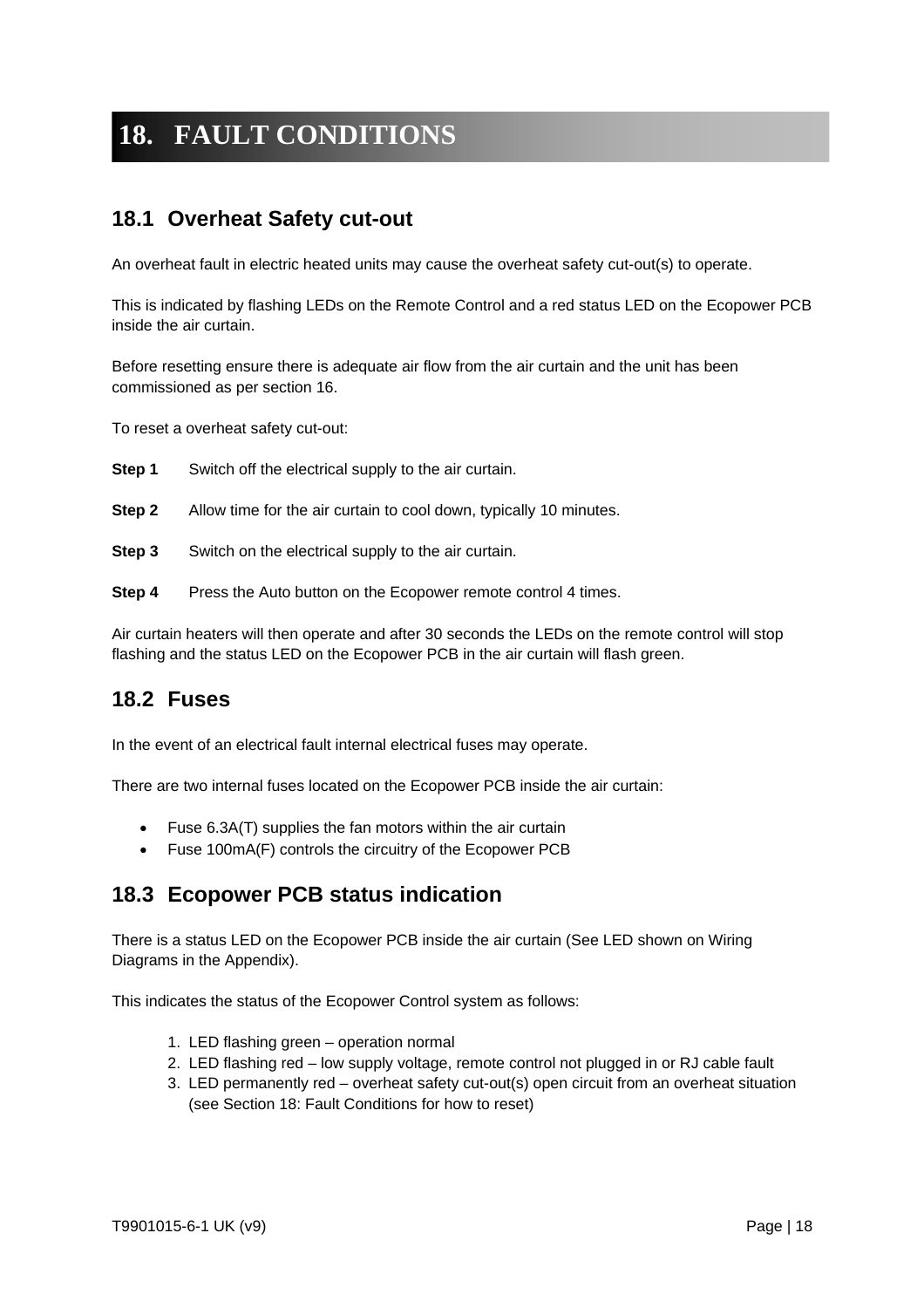## **19. SERVICE & MAINTENANCE**

**WARNING:** Failure to adequately maintain the unit and provide a suitable cleaning schedule will result in a loss of performance and reduced life expectancy of the air-curtain and possible overheating and fire risk with electric heated units.

## **19.1 Every week**

**NOTE:** Weekly maintenance can be carried out by the Cleaner or Janitor from floor level.

Turn off the air curtain to prevent entry of dust then clean the face of the air inlet grilles using a vacuum cleaner with an extension tube and brush.

#### **19.2 Every 3 months**

**WARNING:** Before servicing, isolate and disconnect the air curtain from the electrical power.

**WARNING:** The following servicing and maintenance must be carried out by a competent electrician or a Thermoscreens appointed technician.

Clean and inspect the inside of the air curtain as follows:

- **Step 1** Remove the back and inlet grille panels.
- **Step 2** Clean and remove any build-up of dust and dirt within the air-curtain (back/inlet grille panels, electric heaters (if fitted), fan impellers, housings and motors) using a vacuum cleaner and soft brush.

**NOTE:** Build-up of dirt on fan impellers can cause vibration, noise and excessive wear on the motor bearings.

**Step 3** Check within the unit to ensure all electrical connections and crimped terminals are tight and that all cables are in good condition.

Refit air inlet grilles after servicing. Reconnect electrical supply and test to ensure correct operation (see Section 16: Commissioning).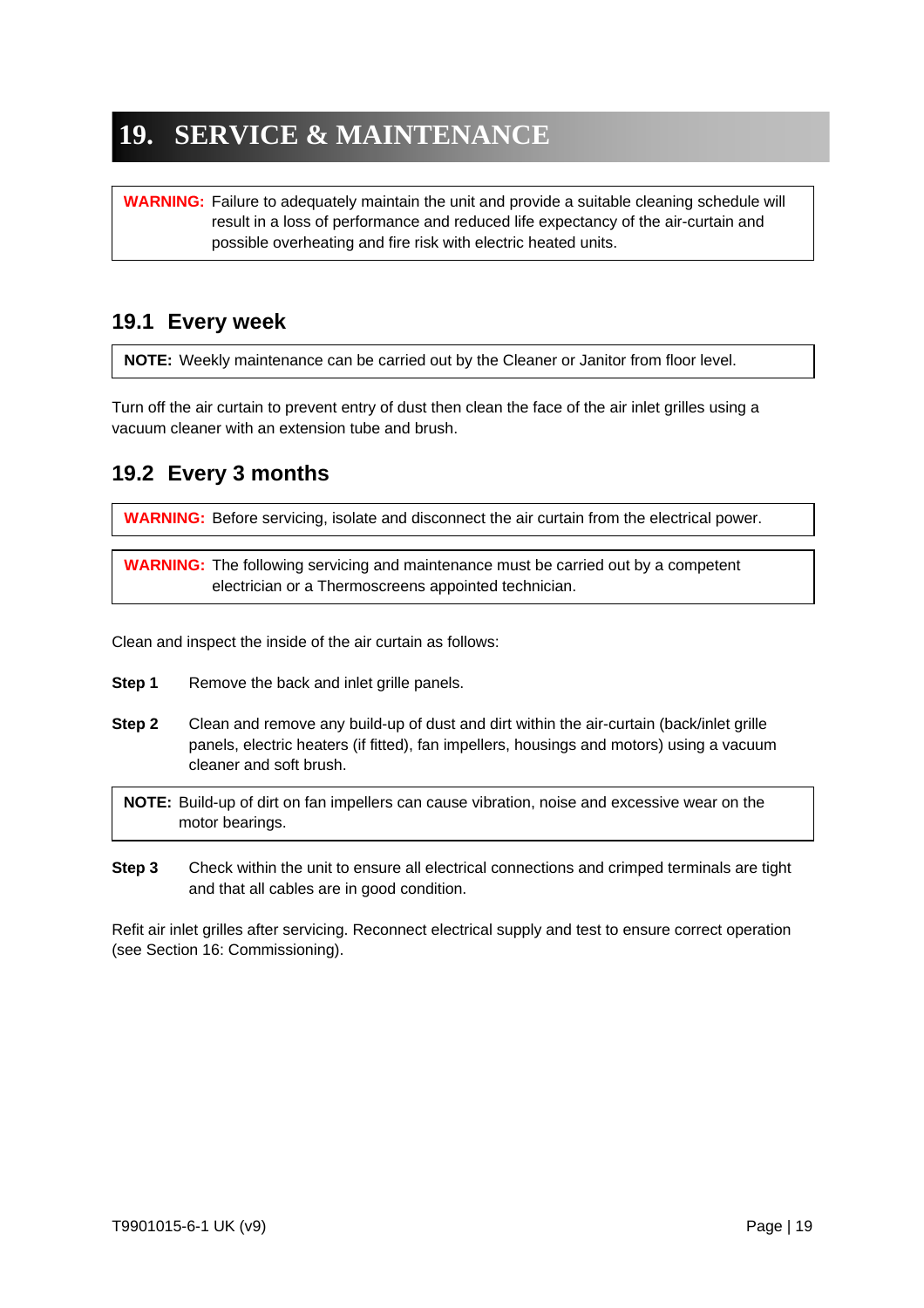## **20. WARRANTY**

All units are covered by a two year warranty.

Failure to adequately maintain the unit may void the warranty. If any problems are encountered, please contact your installer/supplier.

Failing this please contact the Thermoscreens warranty department.

Care has been taken in compiling these instructions to ensure they are correct. Thermoscreens Ltd. disclaims all liability for damage resulting from any inaccuracies and/or deficiencies in this documentation. Thermoscreens Ltd. retain the right to change the specifications stated in these instructions.

St. Mary's Road Nuneaton Tel: +44 (0) 24 7638 4646 Warwickshire England Fax: + 44 (0) 24 7638 8578 CV11 5AU www.thermoscreens.com

Thermoscreens Ltd Email: sales@thermoscreens.com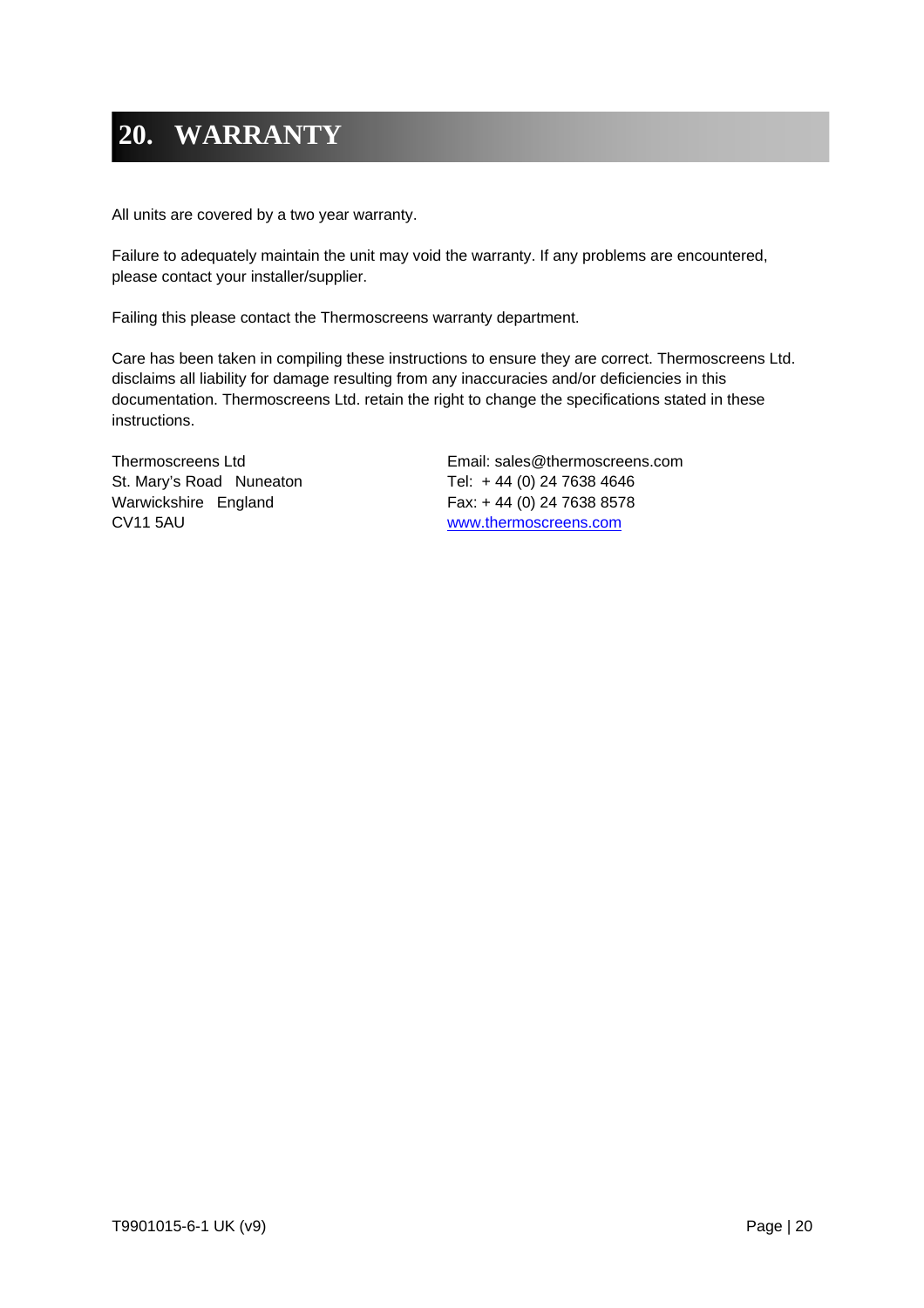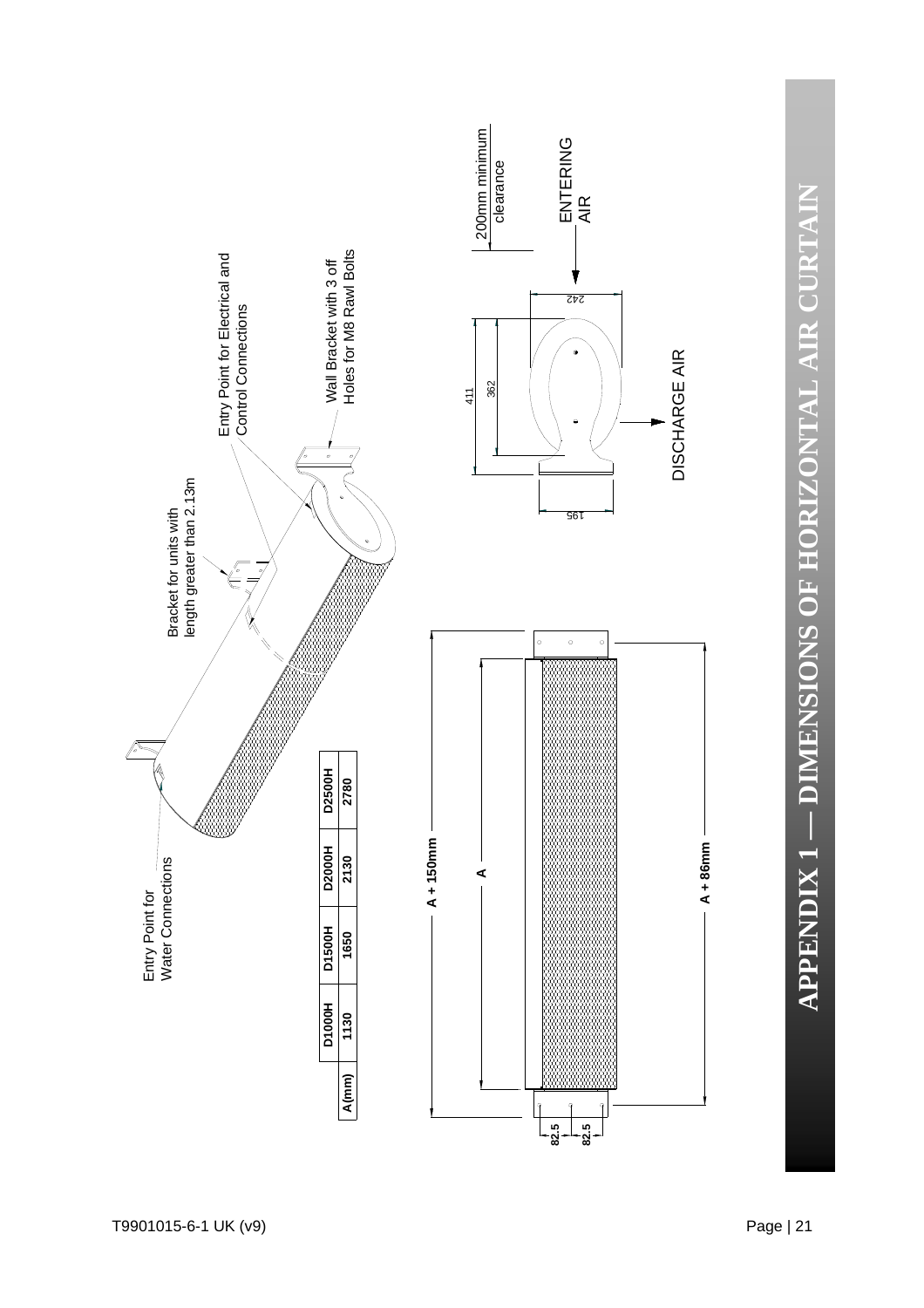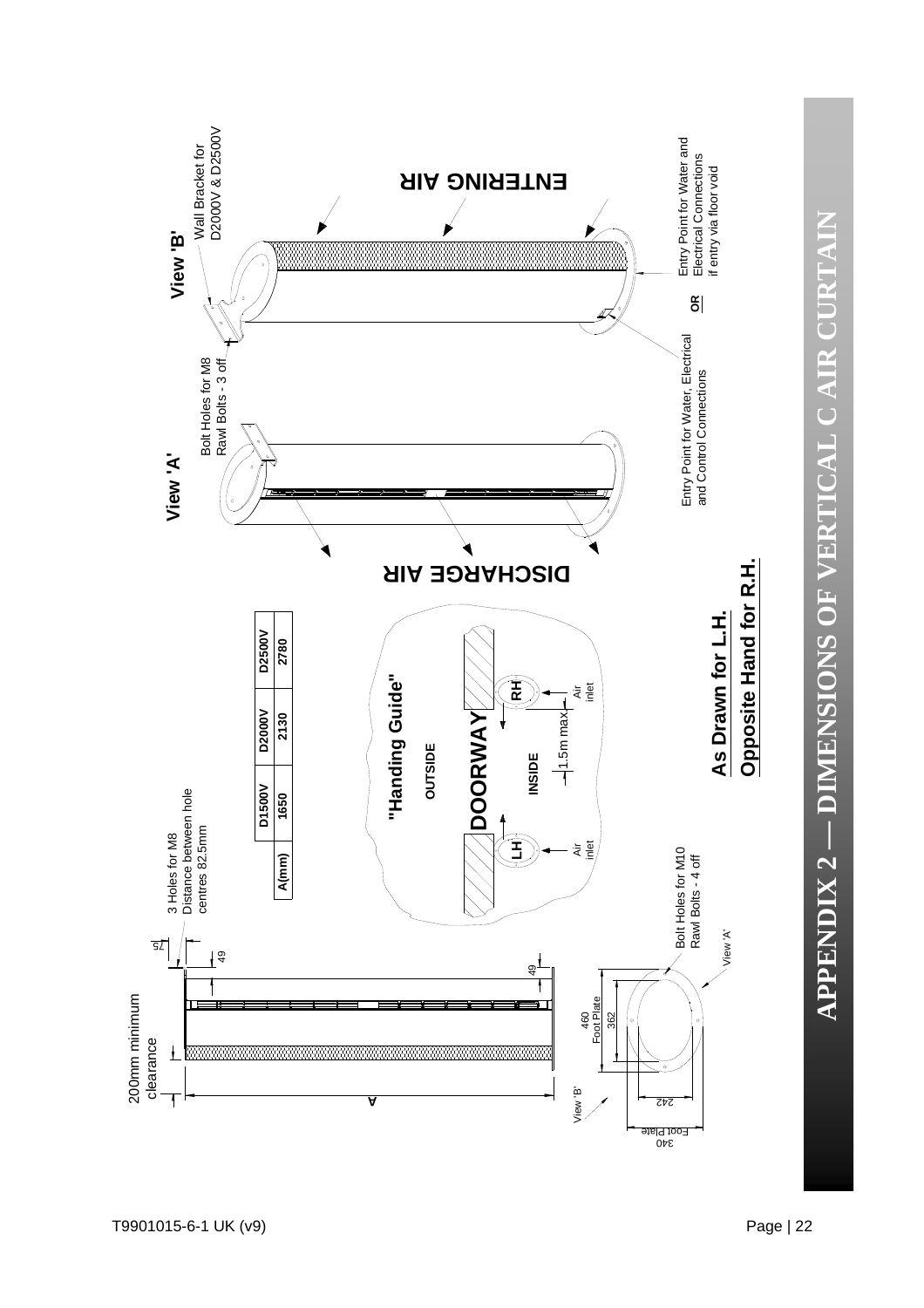

# **APPENDIX 3A — WIRING DIAGRAM D1000E, D1500E, D2000E,**  APPENDIX 3A — WIRING DIAGRAM D1000E, D1500E, D2000E, **D1500E V and D2000E V**  $D1500E$  V and  $D2000E$  V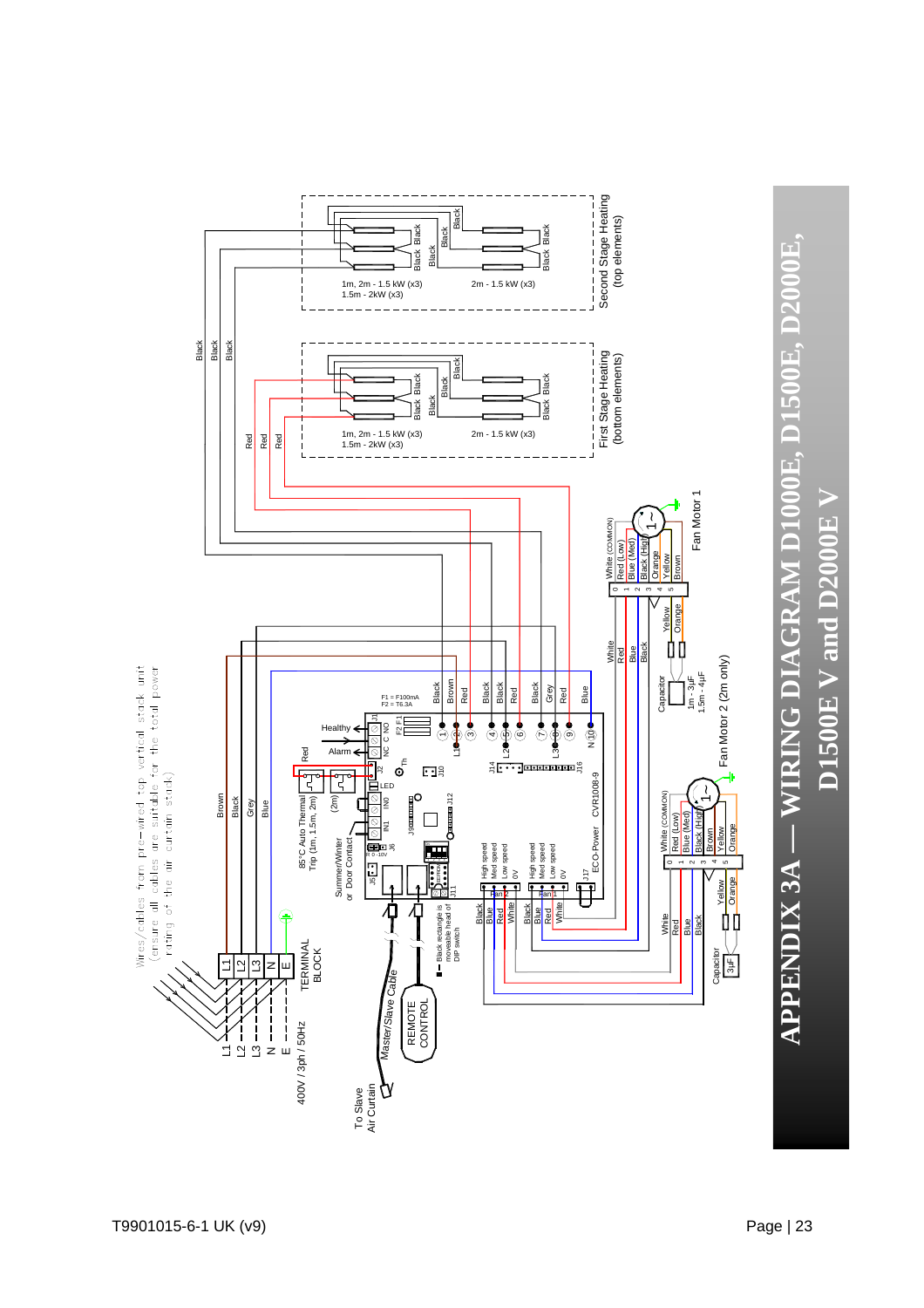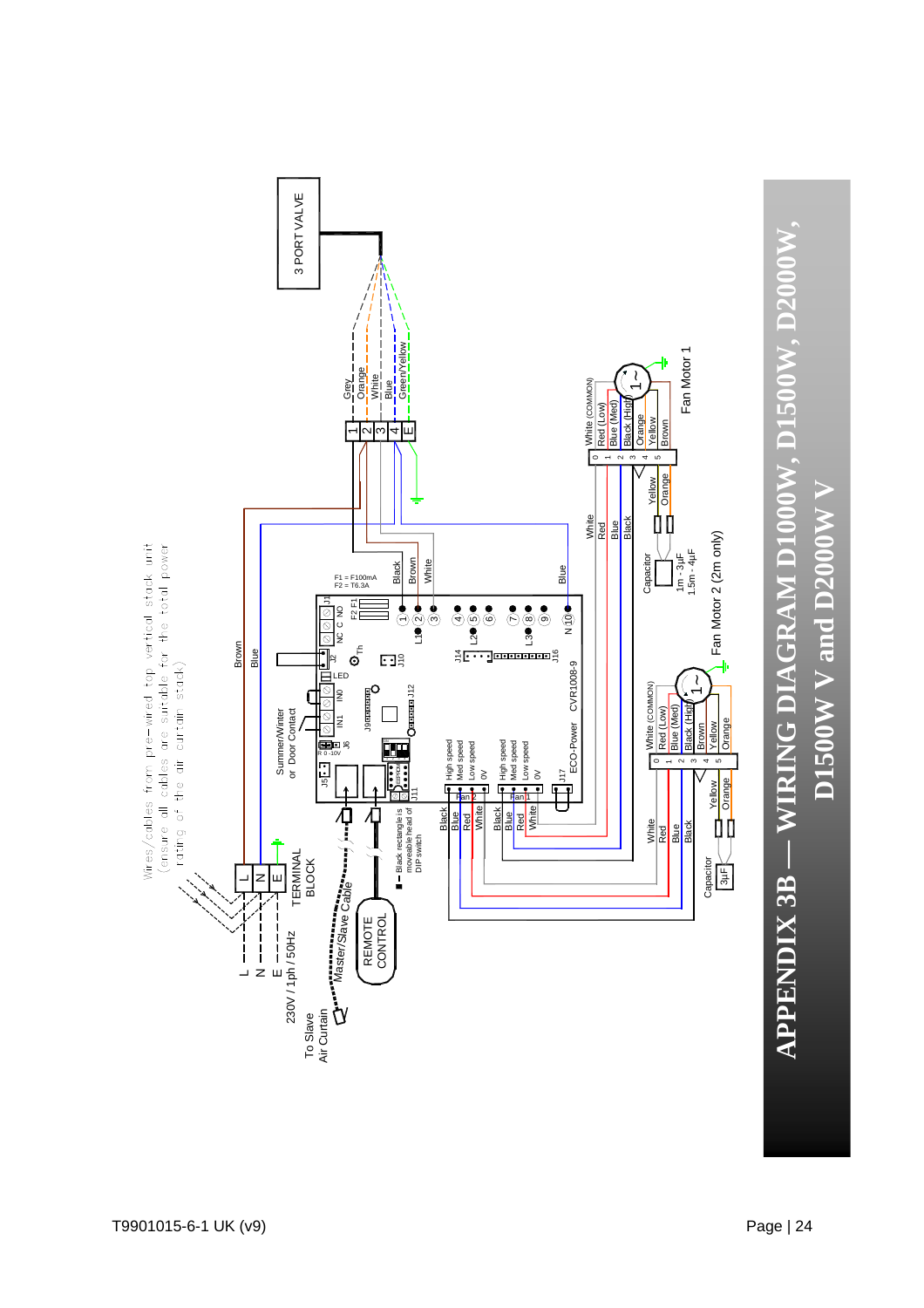